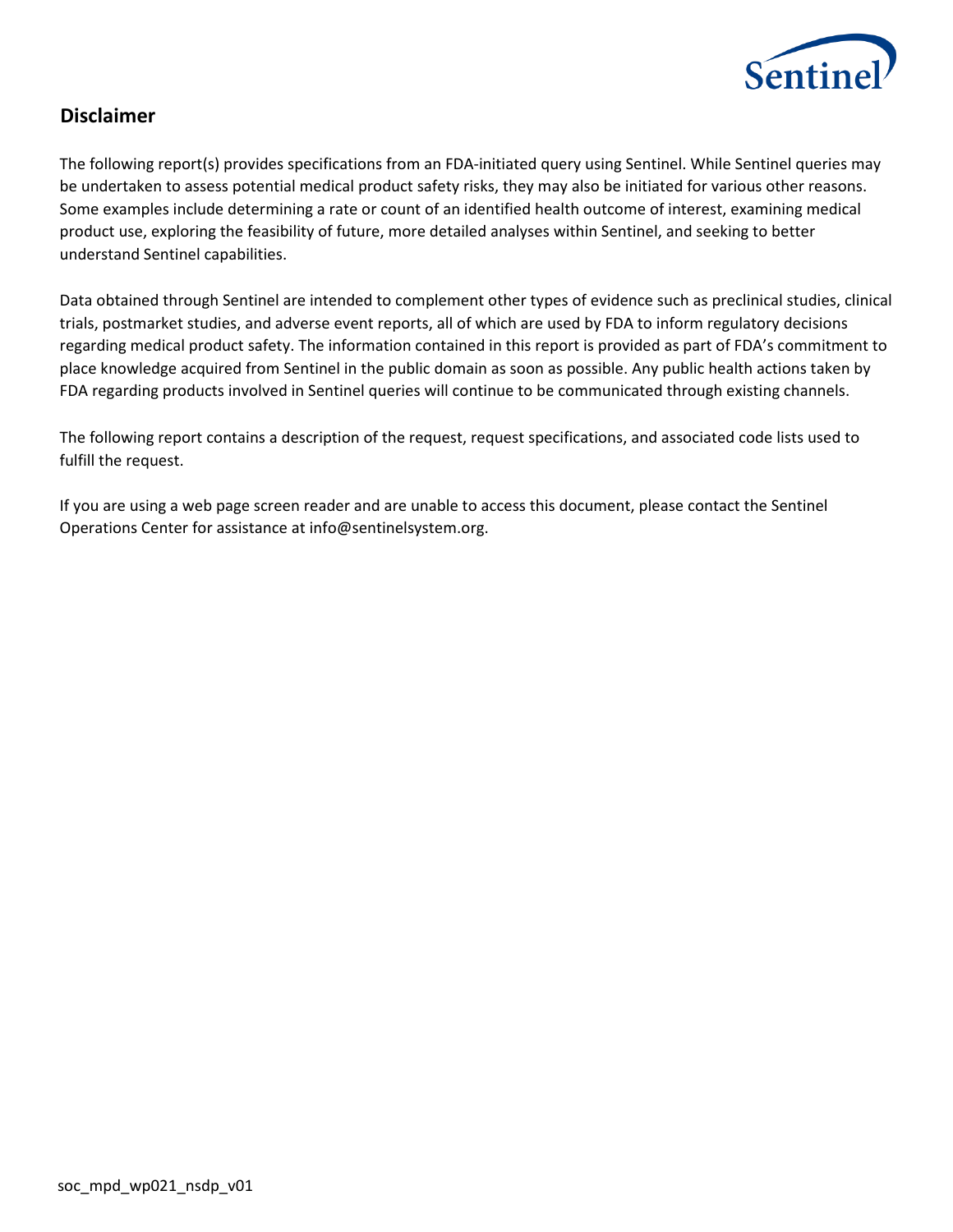

#### **Overview for Request soc\_mpd\_wp021\_nsdp\_v01**

### **Request ID:** soc\_mpd\_wp021\_nsdp\_v01

**Request Description:** The goal of this request was to test the Inpatient Encounter Tool developed by Sentinel Operations Center by assessing background rates of Neonatal Enteroviral Sepsis (NES) incidence and NES-associated mortality using inpatient data from the Sentinel Common Data Model (SCDM). Infants with NES and those who were treated with intravenous immune globulin (IVIg) were identified, and stratified by patient demographic and encounter characteristics.

### **Sentinel Modular Program Tool Used:** Inpatient Encounter Tool, version 1.0.0<sup>1</sup>

**Data Source:** Inpatient encounter data from July 1, 2012 to March 31, 2016 were included in this request. It was executed on May 23, 2018.

**Study Cohort:** Inpatient encounter data was used to identify neonates less than 60 days of age who were admitted to the hospital with an NES diagnosis. NES was defined using an 8-tier case definition algorithm including encounters with International Classification of Diseases, Ninth Revision, Clinical Modification (ICD-9-CM) and ICD-10-CM diagnosis codes for sepsis, enteroviral infection, coagulopathies, liver, and/or cardiac dysfunctions. Please see Appendix A for NES diagnosis codes, and Appendices B-F for diagnosis codes used to define health outcomes included in the NES algorithm. See Appendix J for an overview of the health outcome inclusion criteria for each of the eight tiers in the case definition algorithm. Among the NES-identified encounters, the number of neonates who received IVIg during the encounter stay was estimated. Please see Appendix G for procedure codes and Appendix H for generic drug names used to define IVIg exposure in this request.

**Exclusion Criteria:** Patients that were prescribed antibiotics, antifungals, or antivirals longer than two days with a gap of one day between administrations were excluded. Duration of use was estimated using admininstration dates for these drugs from the Inpatient Pharmacy table of the SCDM. Please see Appendix I for generic drug names used to define exclusion criteria in this request.

**Patient Demographics and Encounter Characteristics:** NES-identified inpatient encounters and those with and without IVIg use were presented stratified by patients' demographic characteristics including patient's age at admission, sex, and encounter features (admission year, length of stay, and discharge disposition/mortality).

#### **Please refer to the Specifications for detailed specifications of parameters used in this request.**

**Limitations:** Algorithms to define exposures, inclusion and exclusion criteria may be imperfect and could be potentially misclassified. Therefore, data should be interepreted with this limitation in mind.

**Notes:** This request was also run using ad-hoc programming which implemented similar cohort identification criteria as described above, but only excluded patients with a first exposure episode to antibiotics, antifungals, or antivirals during their inpatient stay that exceeded two days. Patients with episodes of antibiotic, antifungal or antiviral exposure ≤2 days during their inpatient stay were not excluded since patients may be initiated on these therapies and later discontinued once laboratory results for diagnosis of NES is confirmed.

Please contact the Sentinel Operations Center Query Fulfillment Team (qf@sentinelsystem.org) for questions and to provide comments/suggestions for future enhancements to this document.

<sup>1</sup>Sentinel Operations Center. (2018). "Inpatient Encounter Querying Tool: Overview of Functionality and Technical Documentation." Sentinel Modular Programs. [online]. Sentinelinitiative.org. Available at: https://www.sentinelinitiative.org/sites/default/files/surveillancetools/routine-querying/Sentinel-Routine\_Inpatient\_Encounter\_Querying\_System-Documentation\_1.0.1.pdf [Accessed 15 November 2018].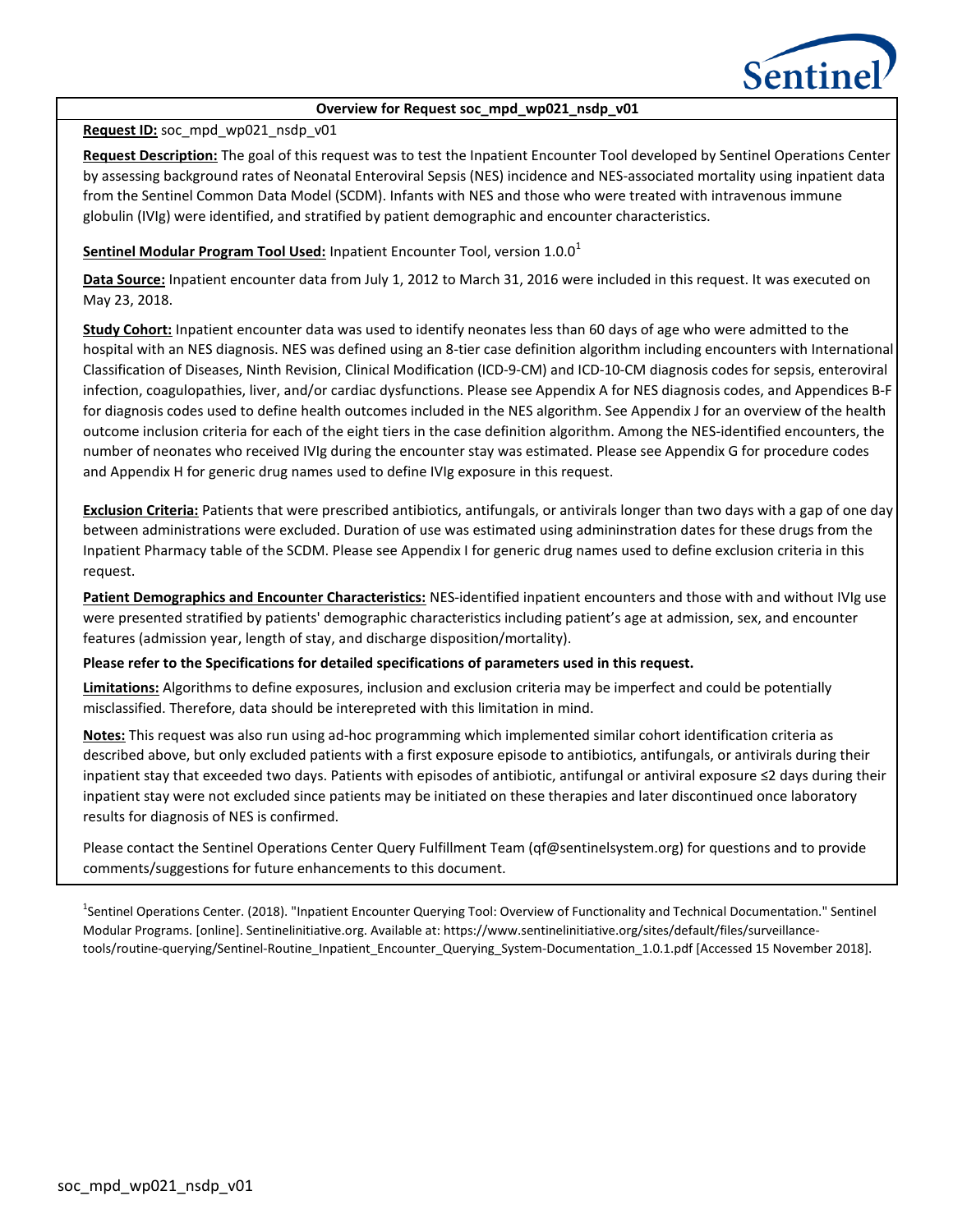

|                                   | <b>Table of Contents</b>                                                                                                                                                                                                                                                                                                                                                                                      |  |  |  |  |  |  |
|-----------------------------------|---------------------------------------------------------------------------------------------------------------------------------------------------------------------------------------------------------------------------------------------------------------------------------------------------------------------------------------------------------------------------------------------------------------|--|--|--|--|--|--|
| Glossary<br><b>Specifications</b> | List of Terms Found in this Report and their Definitions<br>Specifications for Parameters used in this Request                                                                                                                                                                                                                                                                                                |  |  |  |  |  |  |
| <b>Appendix A</b>                 | List of International Classification of Diseases, Ninth Revision, Clinical Modification (ICD-9-CM) and<br>International Classification of Diseases, Tenth Revision, Clinical Modification (ICD-10-CM) Diagnosis Codes used<br>to Define Neonatal Enteroviral Sepsis in this Request                                                                                                                           |  |  |  |  |  |  |
| <b>Appendix B</b>                 | List of International Classification of Diseases, Ninth Revision, Clinical Modification (ICD-9-CM) and<br>International Classification of Diseases, Tenth Revision, Clinical Modification (ICD-10-CM) Diagnosis Codes used<br>to Define Sepsis in this Request                                                                                                                                                |  |  |  |  |  |  |
| <b>Appendix C</b>                 | List of International Classification of Diseases, Ninth Revision, Clinical Modification (ICD-9-CM) and<br>International Classification of Diseases, Tenth Revision, Clinical Modification (ICD-10-CM) Diagnosis Codes used<br>to Define Enteroviral Infection in this Request                                                                                                                                 |  |  |  |  |  |  |
| <b>Appendix D</b>                 | List of International Classification of Diseases, Ninth Revision, Clinical Modification (ICD-9-CM) and<br>International Classification of Diseases, Tenth Revision, Clinical Modification (ICD-10-CM) Diagnosis Codes used<br>to Define Coagulopathies in this Request                                                                                                                                        |  |  |  |  |  |  |
| <b>Appendix E</b>                 | List of International Classification of Diseases, Ninth Revision, Clinical Modification (ICD-9-CM) and<br>International Classification of Diseases, Tenth Revision, Clinical Modification (ICD-10-CM) Diagnosis Codes used<br>to Define Liver Dysfunctions in this Request                                                                                                                                    |  |  |  |  |  |  |
| <b>Appendix F</b>                 | List of International Classification of Diseases, Ninth Revision, Clinical Modification (ICD-9-CM) and<br>International Classification of Diseases, Tenth Revision, Clinical Modification (ICD-10-CM) Diagnosis Codes used<br>to Define Cardiac Dysfunctions in this Request                                                                                                                                  |  |  |  |  |  |  |
| <b>Appendix G</b>                 | List of International Classification of Diseases, Ninth Revision, Clinical Modification (ICD-9-CM), International<br>Classification of Diseases, Tenth Revision, Procedure Coding System (ICD-10-CM), Current Procedural<br>Terminology, Fourth Edition (CPT-4), and Healthcare Common Procedure Coding System (HCPCS) Procedure<br>Codes used to Define Intravenous Immune Globulin Exposure in this Request |  |  |  |  |  |  |
| <b>Appendix H</b>                 | List of Generic Drug Names used to Define Intravenous Immune Globulin Exposure in this Request                                                                                                                                                                                                                                                                                                                |  |  |  |  |  |  |
| <b>Appendix I</b>                 | List of Generic Drug Names used to Define Exclusion Criteria in this Request                                                                                                                                                                                                                                                                                                                                  |  |  |  |  |  |  |
| <b>Appendix J</b>                 | Neonatal Enteroviral Sepsis (NES) Case Definition Algorithm Criteria                                                                                                                                                                                                                                                                                                                                          |  |  |  |  |  |  |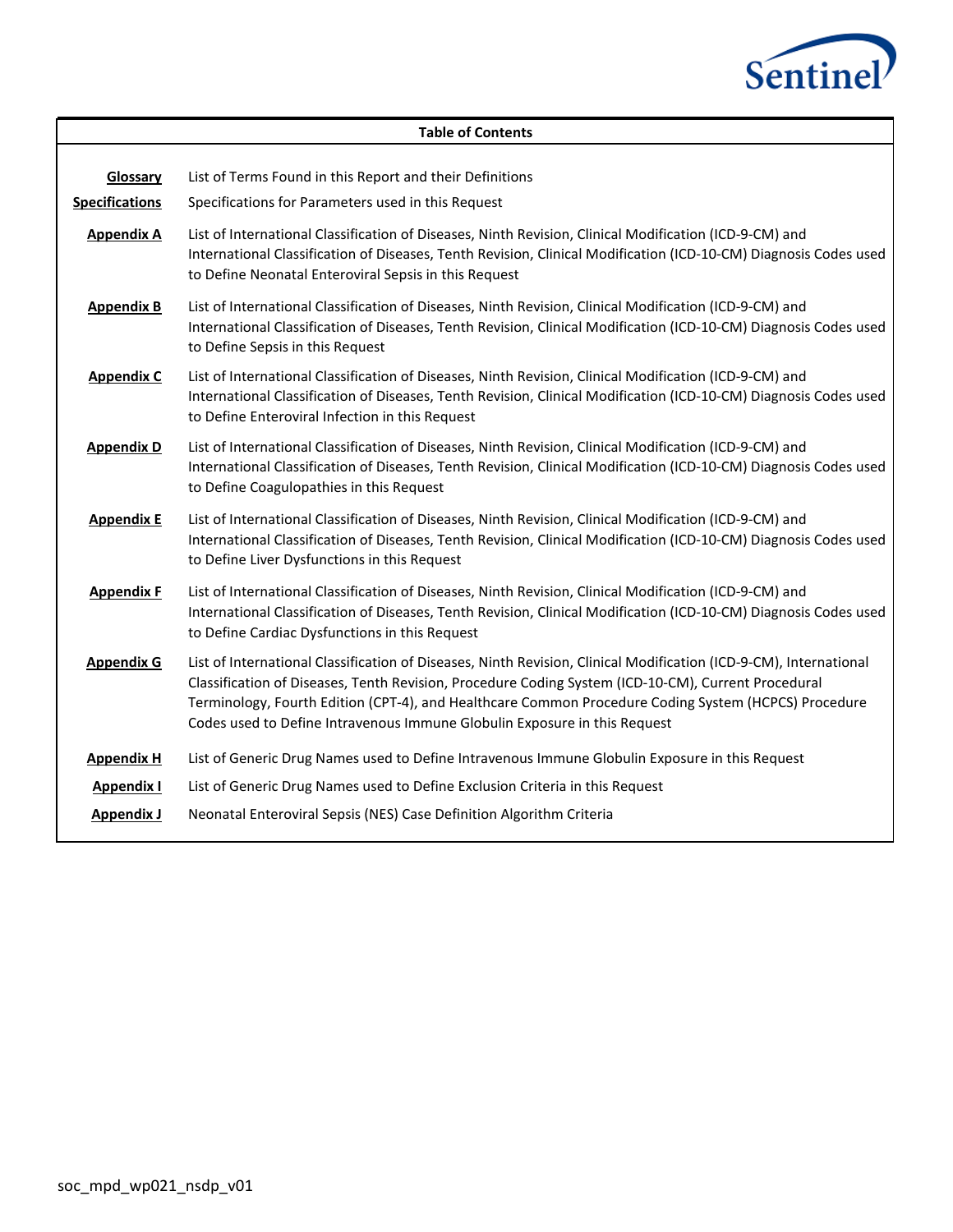

### **Glossary of Terms for Analyses Using Cohort Identification and Descriptive Analysis (CIDA) Tool\***

**Amount Supplied -** number of units (pills, tablets, vials) dispensed. Net amount per NDC per dispensing.

**Blackout Period -** number of days at the beginning of a treatment episode that events are to be ignored. If an event occurs during the blackout period, the episode is excluded.

**Care Setting -** type of medical encounter or facility where the exposure, event, or condition code was recorded. Possible care settings include: Inpatient Hospital Stay (IP), Non-Acute Institutional Stay (IS), Emergency Department (ED), Ambulatory Visit (AV), and Other Ambulatory Visit (OA). For laboratory results, possible care settings include: Emergency department (E), Home (H), Inpatient (I), Outpatient (O), or Unknown or Missing (U). Along with the Principal Diagnosis Indicator, forms the Care Setting/PDX parameter.

**Ambulatory Visit (AV) -** includes visits at outpatient clinics, same-day surgeries, urgent care visits, and other same-day ambulatory hospital encounters, but excludes emergency department encounters.

**Emergency Department (ED) -** includes ED encounters that become inpatient stays (in which case inpatient stays would be a separate encounter). Excludes urgent care visits.

**Inpatient Hospital Stay (IP) -** includes all inpatient stays, same-day hospital discharges, hospital transfers, and acute hospital care where the discharge is after the admission date.

**Non-Acute Institutional Stay (IS) -** includes hospice, skilled nursing facility (SNF), rehab center, nursing home, residential, overnight non-hospital dialysis and other non-hospital stays.

**Other Ambulatory Visit (OA) -** includes other non overnight AV encounters such as hospice visits, home health visits, skilled nursing facility visits, other non-hospital visits, as well as telemedicine, telephone and email consultations.

**Cohort Definition (drug/exposure) -** indicates how the cohort will be defined: (1): Cohort includes only the first valid treatment episode during the query period; (2): Cohort includes all valid treatment episodes during the query period; (3): Cohort includes all valid treatment episodes during the query period until an event occurs.

**Days Supplied -** number of days supplied for all dispensings in qualifying treatment episodes.

**Eligible Members -** number of members eligible for an incident treatment episode (defined by the drug/exposure and event washout periods) with drug and medical coverage during the query period.

**Enrollment Gap -** number of days allowed between two consecutive enrollment periods without breaking a "continuously enrolled" sequence.

**Episodes -** treatment episodes; length of episode is determined by days supplied in one dispensing or consecutive dispensings bridged by the episode gap.

**Episode Gap -** number of days allowed between two (or more) consecutive exposures (dispensings/procedures) to be considered the same treatment episode.

**Event Deduplication -** specifies how events are counted by the MP algorithm: (0): Counts all occurrences of an HOI during an exposure episode; (1): de-duplicates occurrences of the same HOI code and code type on the same day; (2): de-duplicates occurrences of the same HOI group on the same day (e.g., de-duplicates at the group level).

**Exposure Episode Length -** number of days after exposure initiation that is considered "exposed time."

**Exposure Extension Period -** number of days post treatment period in which the outcomes/events are counted for a treatment episode. Extensions days are added after any episode gaps have been bridged.

**Lookback Period -** number of days wherein a member is required to have evidence of pre-existing condition (diagnosis/procedure/drug dispensing).

**Maximum Episode Duration -** truncates exposure episodes after a requester-specified number of exposed days. Applied after any gaps are bridged and extension days added to the length of the exposure episode.

**Member-Years -** sum of all days of enrollment with medical and drug coverage in the query period preceded by an exposure washout period all divided by 365.25.

**Minimum Days Supplied -** specifies a minimum number of days in length of the days supplied for the episode to be considered. **Minimum Episode Duration -** specifies a minimum number of days in length of the episode for it to be considered. Applied after any gaps are bridged and extension days added to the length of the exposure episode.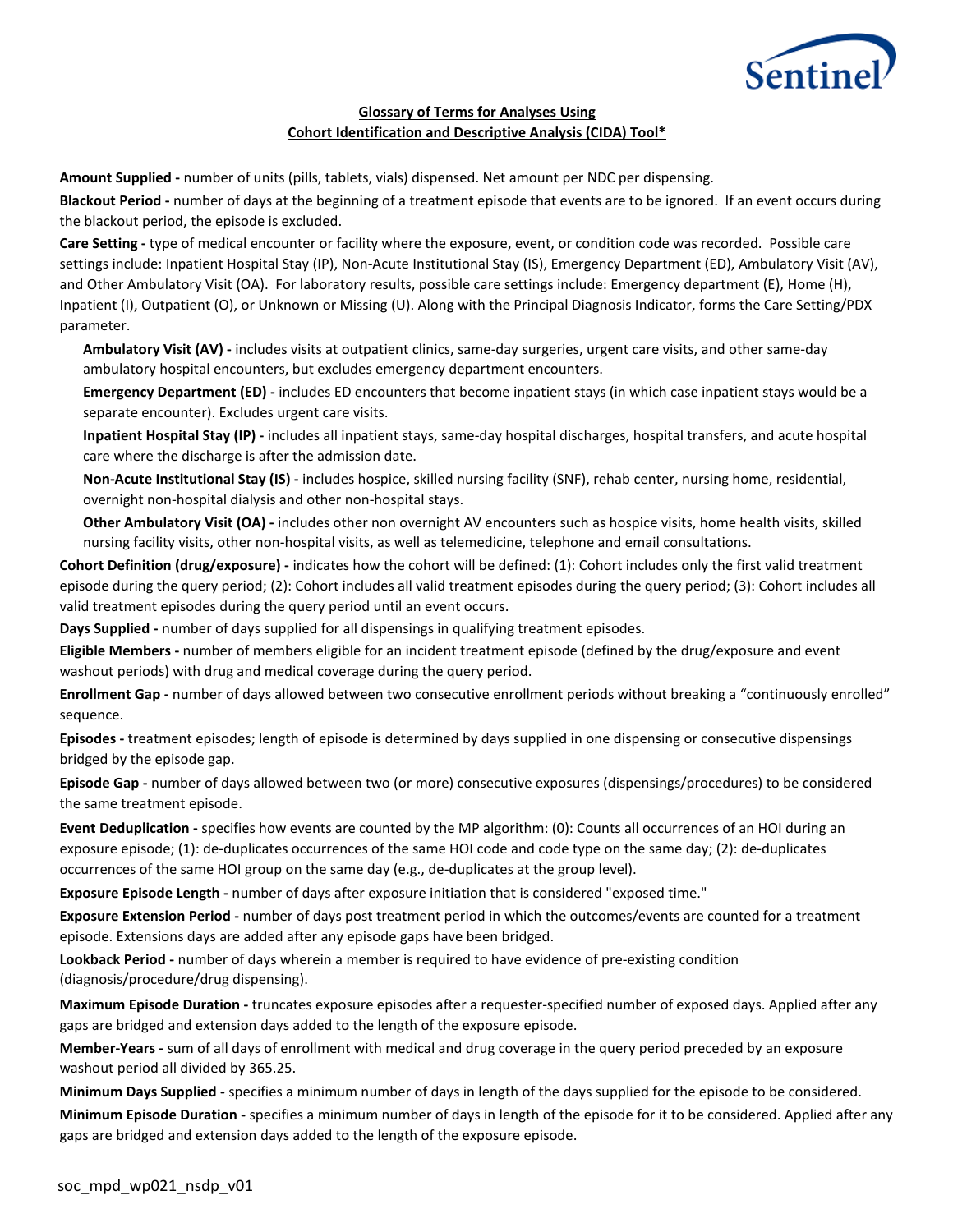

**Monitoring Period -** used to define time periods of interest for both sequential analysis and simple cohort characterization requests.

**Principal Diagnosis (PDX) -** diagnosis or condition established to be chiefly responsible for admission of the patient to the hospital. 'P' = principal diagnosis, 'S' = secondary diagnosis, 'X' = unspecified diagnosis, '.' = blank. Along with the Care Setting values, forms the Caresetting/PDX parameter.

**Query Period -** period in which the modular program looks for exposures and outcomes of interest.

**Treatment Episode Truncation Indicator -** indicates whether the exposure episode will be truncated at the occurrence of a requester-specified code.

**Washout Period (drug/exposure) -** number of days a user is required to have no evidence of prior exposure (drug dispensing/procedure) and continuous drug and medical coverage prior to an incident treatment episode.

**Washout Period (event/outcome) -** number of days a user is required to have no evidence of a prior event (procedure/diagnosis) and continuous drug and medical coverage prior to an incident treatment episode.

**Years at Risk -** number of days supplied plus any episode gaps and exposure extension periods all divided by 365.25.

\*not all terms may be used in this report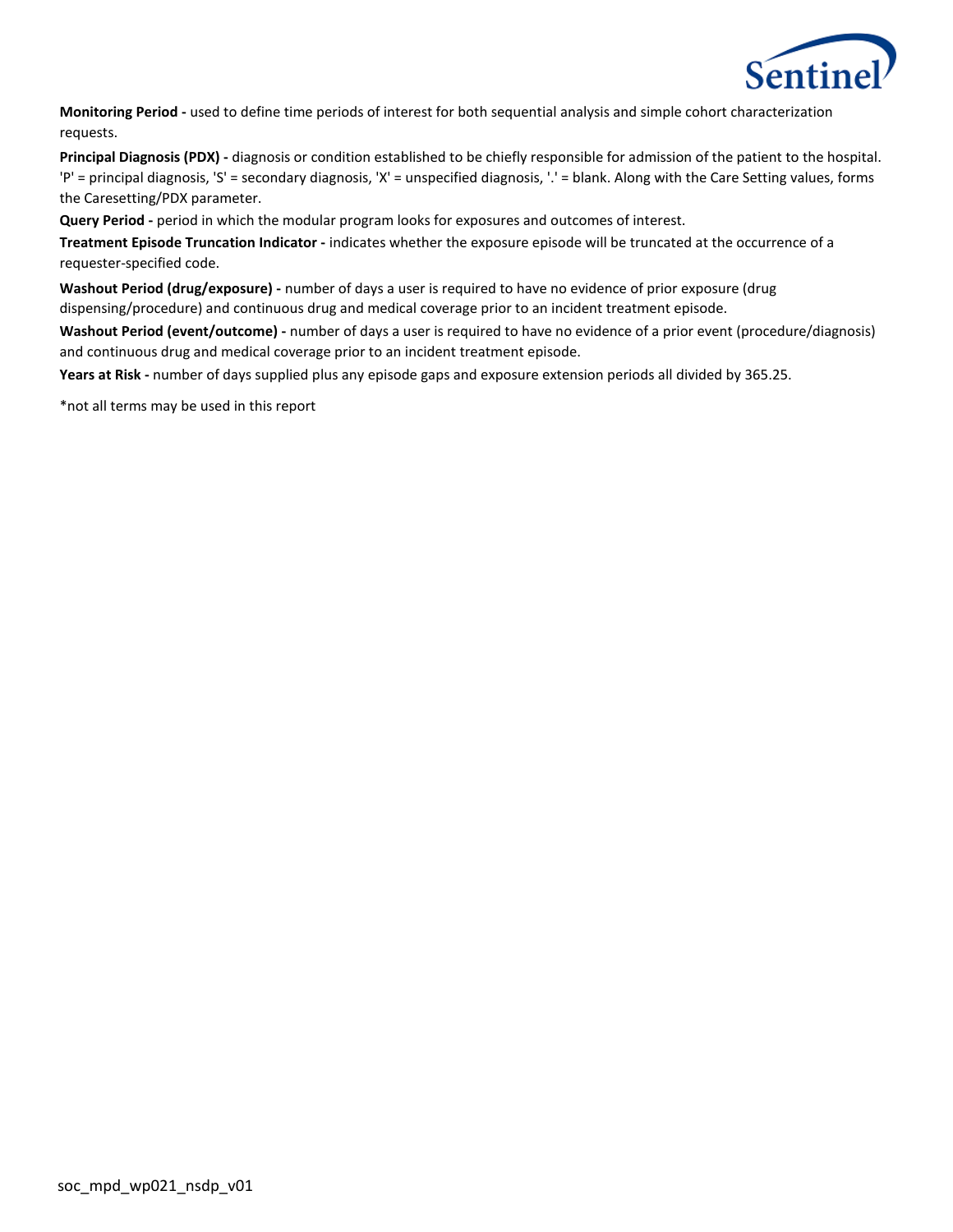

|                 | Specifications for Parameters used in Request soc_mpd_wp021_nsdp_v01                                                                                                                                                                                      |                 |                             |                                                                                                                                                    |                                                                                            |                                                                            |                                                                                               |                                                                                                                       |                      |  |
|-----------------|-----------------------------------------------------------------------------------------------------------------------------------------------------------------------------------------------------------------------------------------------------------|-----------------|-----------------------------|----------------------------------------------------------------------------------------------------------------------------------------------------|--------------------------------------------------------------------------------------------|----------------------------------------------------------------------------|-----------------------------------------------------------------------------------------------|-----------------------------------------------------------------------------------------------------------------------|----------------------|--|
|                 | This request executed the Inpatient Encounter Tool, version 1.0.0, to assess background rates of Neonatal Enteroviral Sepsis (NES) incidence and NES-associated mortality in<br>neonates less than 60 days old, in the Sentinel inpatient encounter data. |                 |                             |                                                                                                                                                    |                                                                                            |                                                                            |                                                                                               |                                                                                                                       |                      |  |
|                 |                                                                                                                                                                                                                                                           |                 |                             |                                                                                                                                                    |                                                                                            |                                                                            |                                                                                               |                                                                                                                       |                      |  |
|                 |                                                                                                                                                                                                                                                           |                 |                             |                                                                                                                                                    |                                                                                            | Cohort Restriction: Less than 60 days only<br>Age Groups: 0-30, 31-59 days | Query Period: July 1, 2012 to March 31, 2016<br><b>Caresetting: Inpatient Encounters Only</b> |                                                                                                                       |                      |  |
|                 |                                                                                                                                                                                                                                                           |                 | <b>Exposure</b>             |                                                                                                                                                    | <b>Intravenous Immune</b><br>Globulin (IVIg) Criteria<br><b>Prescription (Rx) Criteria</b> |                                                                            |                                                                                               | <b>Case Definition Criteria</b>                                                                                       |                      |  |
| <b>Scenario</b> | Group                                                                                                                                                                                                                                                     | <b>Exposure</b> | Cohort<br><b>Definition</b> | <b>Criterion</b>                                                                                                                                   | Include<br>/ Exclude                                                                       | <b>Criterion</b>                                                           | Include<br>/ Exclude                                                                          | <b>Pre-Existing</b><br><b>Condition</b>                                                                               | Include<br>/ Exclude |  |
| $\mathbf{1}$    | ExcRx_InclVlg_1                                                                                                                                                                                                                                           | <b>NES</b>      | All valid<br>encounters     | $\geq$ 3 or 0 Prescription<br><b>Administration Dates</b><br>(RxADates) within the<br>same drug category<br>(Antibiotic (AB) or<br>Antiviral (AV)) | Exclude                                                                                    | <b>IVIg</b>                                                                | Include                                                                                       | Sepsis,<br>Enteroviral Infection,<br><b>Bleeding Dysfunction,</b><br>Liver Dysfunction,<br><b>Cardiac Dysfunction</b> | Include              |  |
| $\overline{2}$  | ExcRx InclVlg 2                                                                                                                                                                                                                                           | <b>NES</b>      | All valid<br>encounters     | $\geq$ 3 or 0 RxADates<br>within the same drug<br>category (AB or AV)                                                                              | Exclude                                                                                    | <b>IVIg</b>                                                                | Include                                                                                       | Sepsis,<br>Enteroviral Infection,<br>Bleeding Dysfunction,<br>Liver Dysfunction                                       | Include              |  |
|                 |                                                                                                                                                                                                                                                           |                 |                             |                                                                                                                                                    |                                                                                            |                                                                            |                                                                                               | <b>Cardiac Dysfunction</b>                                                                                            | <b>Exclude</b>       |  |
| 3               | ExcRx_InclVIg_3                                                                                                                                                                                                                                           | <b>NES</b>      | All valid<br>encounters     | $\geq$ 3 or 0 RxADates<br>within the same drug<br>category (AB or AV)                                                                              | Exclude                                                                                    | <b>IVIg</b>                                                                | Include                                                                                       | Sepsis,<br>Enteroviral Infection,<br>Bleeding Dysfunction,<br><b>Cardiac Dysfunction</b>                              | Include              |  |
|                 |                                                                                                                                                                                                                                                           |                 |                             |                                                                                                                                                    |                                                                                            |                                                                            | <b>Liver Dysfunction</b>                                                                      | <b>Exclude</b>                                                                                                        |                      |  |
| 4               | ExcRx_InclVlg_4                                                                                                                                                                                                                                           | <b>NES</b>      | All valid<br>encounters     | $\geq$ 3 or 0 RxADates<br>within the same drug<br>category (AB or AV)                                                                              | Exclude                                                                                    | <b>IVIg</b>                                                                | Include                                                                                       | Sepsis,<br>Enteroviral Infection,<br>Liver Dysfunction,<br><b>Cardiac Dysfunction</b>                                 | Include              |  |
|                 |                                                                                                                                                                                                                                                           |                 |                             |                                                                                                                                                    |                                                                                            |                                                                            |                                                                                               | <b>Bleeding Dysfunction</b>                                                                                           | <b>Exclude</b>       |  |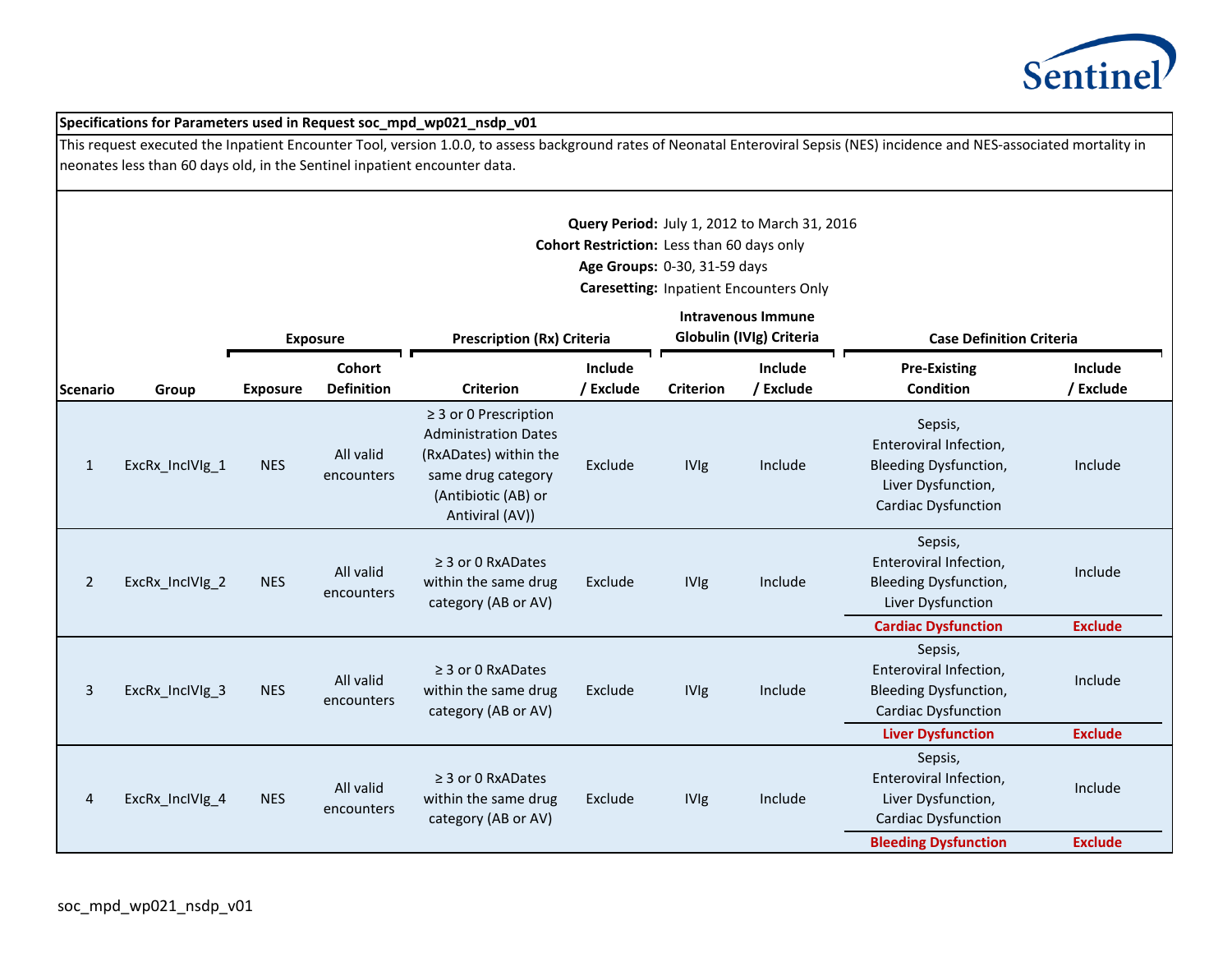

|                 |                 |                 | <b>Exposure</b>             | <b>Prescription (Rx) Criteria</b>                                     |                                                | <b>Intravenous Immune</b><br>Globulin (IVIg) Criteria |                      | <b>Case Definition Criteria</b>                                                                                       |                                                                 |         |
|-----------------|-----------------|-----------------|-----------------------------|-----------------------------------------------------------------------|------------------------------------------------|-------------------------------------------------------|----------------------|-----------------------------------------------------------------------------------------------------------------------|-----------------------------------------------------------------|---------|
| <b>Scenario</b> | Group           | <b>Exposure</b> | Cohort<br><b>Definition</b> | <b>Criterion</b>                                                      | Include<br>/ Exclude                           | <b>Criterion</b>                                      | Include<br>/ Exclude | <b>Pre-Existing</b><br>Condition                                                                                      | Include<br>/ Exclude                                            |         |
| 5               | ExcRx InclVlg 5 | <b>NES</b>      | All valid<br>encounters     | $\geq$ 3 or 0 RxADates<br>within the same drug                        | Exclude                                        | <b>IVIg</b>                                           | Include              | Sepsis,<br>Enteroviral Infection,<br><b>Bleeding Dysfunction</b>                                                      | Include                                                         |         |
|                 |                 |                 |                             | category (AB or AV)                                                   |                                                |                                                       |                      | <b>Liver Dysfunction,</b><br><b>Cardiac Dysfunction</b>                                                               | <b>Exclude</b>                                                  |         |
| 6               | ExcRx_InclVIg_6 | <b>NES</b>      | All valid                   | $\geq$ 3 or 0 RxADates<br>within the same drug                        | Exclude                                        | <b>IVIg</b>                                           | Include              | Sepsis,<br>Enteroviral Infection,<br>Liver Dysfunction                                                                | Include                                                         |         |
|                 |                 |                 | encounters                  | category (AB or AV)                                                   |                                                |                                                       |                      | <b>Bleeding Dysfunction,</b><br><b>Cardiac Dysfunction</b>                                                            | <b>Exclude</b>                                                  |         |
| 7               | ExcRx_InclVlg_7 | <b>NES</b>      |                             | All valid<br>encounters                                               | $\geq$ 3 or 0 RxADates<br>within the same drug | Exclude                                               | <b>IVIg</b>          | Include                                                                                                               | Sepsis,<br>Enteroviral Infection,<br><b>Cardiac Dysfunction</b> | Include |
|                 |                 |                 |                             | category (AB or AV)                                                   |                                                |                                                       |                      | <b>Bleeding Dysfunction,</b><br><b>Liver Dysfunction</b>                                                              | <b>Exclude</b>                                                  |         |
|                 |                 |                 |                             | $\geq$ 3 or 0 RxADates                                                |                                                |                                                       |                      | Sepsis,<br><b>Enteroviral Infection</b>                                                                               | Include                                                         |         |
| 8               | ExcRx_InclVIg_8 | <b>NES</b>      | All valid<br>encounters     | within the same drug<br>category (AB or AV)                           | Exclude                                        | Include<br><b>IVIg</b>                                |                      | <b>Bleeding Dysfunction,</b><br><b>Liver Dysfunction,</b><br><b>Cardiac Dysfunction</b>                               | <b>Exclude</b>                                                  |         |
| $\overline{9}$  | ExcRx_ExclVlg_1 | <b>NES</b>      | All valid<br>encounters     | $\geq$ 3 or 0 RxADates<br>within the same drug<br>category (AB or AV) | <b>Exclude</b>                                 | <b>IVIg</b>                                           | <b>Exclude</b>       | Sepsis,<br>Enteroviral Infection,<br><b>Bleeding Dysfunction,</b><br>Liver Dysfunction,<br><b>Cardiac Dysfunction</b> | Include                                                         |         |
| 10              | ExcRx_ExclVlg_2 | <b>NES</b>      | All valid<br>encounters     | $\geq$ 3 or 0 RxADates<br>within the same drug<br>category (AB or AV) | <b>Exclude</b>                                 | <b>IVIg</b>                                           | Exclude              | Sepsis,<br>Enteroviral Infection,<br><b>Bleeding Dysfunction,</b><br><b>Liver Dysfunction</b>                         | Include                                                         |         |
|                 |                 |                 |                             |                                                                       |                                                |                                                       |                      | <b>Cardiac Dysfunction</b>                                                                                            | <b>Exclude</b>                                                  |         |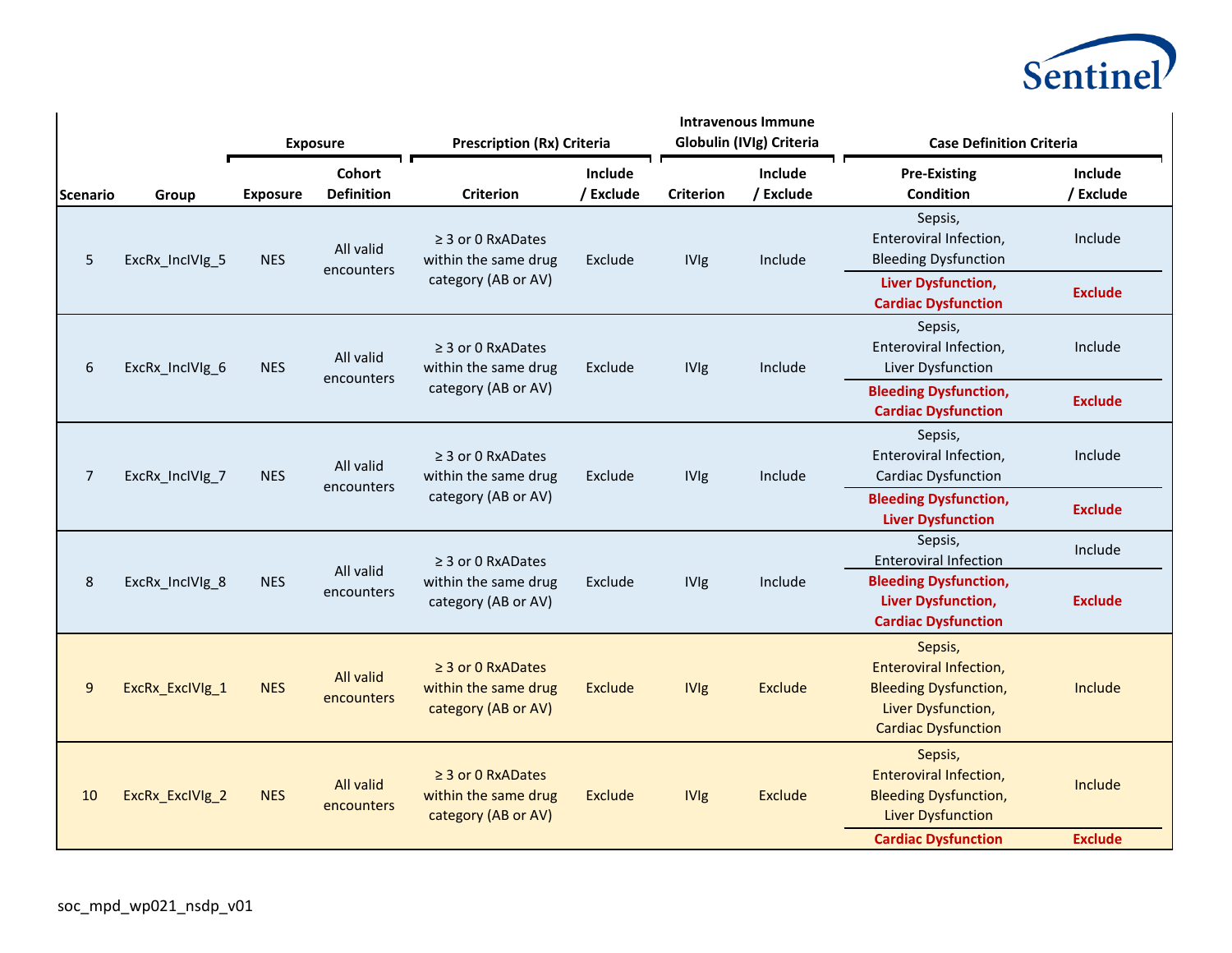

|                  |                                                          |                                                | <b>Exposure</b>                                | <b>Prescription (Rx) Criteria</b>                                     |                      | <b>Intravenous Immune</b><br>Globulin (IVIg) Criteria            |                                                                        | <b>Case Definition Criteria</b>                                                                        |                      |
|------------------|----------------------------------------------------------|------------------------------------------------|------------------------------------------------|-----------------------------------------------------------------------|----------------------|------------------------------------------------------------------|------------------------------------------------------------------------|--------------------------------------------------------------------------------------------------------|----------------------|
| <b>IScenario</b> | Group                                                    | <b>Exposure</b>                                | <b>Cohort</b><br><b>Definition</b>             | <b>Criterion</b>                                                      | Include<br>/ Exclude | <b>Criterion</b>                                                 | Include<br>/ Exclude                                                   | <b>Pre-Existing</b><br>Condition                                                                       | Include<br>/ Exclude |
| 11               | ExcRx_ExclVlg_3                                          | <b>NES</b>                                     | All valid<br>encounters                        | $\geq$ 3 or 0 RxADates<br>within the same drug<br>category (AB or AV) | Exclude              | <b>IVIg</b>                                                      | <b>Exclude</b>                                                         | Sepsis,<br><b>Enteroviral Infection,</b><br><b>Bleeding Dysfunction,</b><br><b>Cardiac Dysfunction</b> | Include              |
|                  |                                                          |                                                |                                                |                                                                       |                      |                                                                  |                                                                        | <b>Liver Dysfunction</b>                                                                               | <b>Exclude</b>       |
| 12               | ExcRx_ExclVlg_4                                          | <b>NES</b>                                     | All valid<br>encounters                        | $\geq$ 3 or 0 RxADates<br>within the same drug<br>category (AB or AV) | Exclude              | <b>IVIg</b>                                                      | <b>Exclude</b>                                                         | Sepsis,<br>Enteroviral Infection,<br>Liver Dysfunction,<br><b>Cardiac Dysfunction</b>                  | Include              |
|                  |                                                          |                                                |                                                |                                                                       |                      |                                                                  |                                                                        | <b>Bleeding Dysfunction</b>                                                                            | <b>Exclude</b>       |
| 13               | All valid<br>ExcRx_ExclVlg_5<br><b>NES</b><br>encounters | $\geq$ 3 or 0 RxADates<br>within the same drug | Exclude                                        | <b>IVIg</b>                                                           | Exclude              | Sepsis,<br>Enteroviral Infection,<br><b>Bleeding Dysfunction</b> | Include                                                                |                                                                                                        |                      |
|                  |                                                          |                                                |                                                | category (AB or AV)                                                   |                      |                                                                  |                                                                        | <b>Liver Dysfunction,</b><br><b>Cardiac Dysfunction</b>                                                | <b>Exclude</b>       |
| 14               | ExcRx_ExclVlg_6                                          |                                                | All valid<br><b>NES</b>                        | $\geq$ 3 or 0 RxADates<br>within the same drug<br>category (AB or AV) | Exclude              | <b>IVIg</b>                                                      | <b>Exclude</b>                                                         | Sepsis,<br><b>Enteroviral Infection,</b><br><b>Liver Dysfunction</b>                                   | Include              |
|                  |                                                          | encounters                                     |                                                |                                                                       |                      | <b>Bleeding Dysfunction,</b><br><b>Cardiac Dysfunction</b>       |                                                                        | <b>Exclude</b>                                                                                         |                      |
| 15               | ExcRx_ExclVlg_7                                          | All valid<br><b>NES</b><br>encounters          | $\geq$ 3 or 0 RxADates<br>within the same drug | <b>Exclude</b>                                                        | <b>IVIg</b>          | <b>Exclude</b>                                                   | Sepsis,<br><b>Enteroviral Infection,</b><br><b>Cardiac Dysfunction</b> | Include                                                                                                |                      |
|                  |                                                          |                                                |                                                | category (AB or AV)                                                   |                      |                                                                  |                                                                        | <b>Bleeding Dysfunction,</b><br><b>Liver Dysfunction</b>                                               | <b>Exclude</b>       |
|                  |                                                          |                                                | All valid<br><b>NES</b><br>encounters          | $\geq$ 3 or 0 RxADates                                                |                      |                                                                  |                                                                        | Sepsis,<br><b>Enteroviral Infection</b>                                                                | Include              |
| 16               | ExcRx_ExclVlg_8                                          |                                                |                                                | within the same drug<br>category (AB or AV)                           | Exclude              | <b>IVIg</b>                                                      | Exclude                                                                | <b>Bleeding Dysfunction,</b><br>Liver Dysfunction,<br><b>Cardiac Dysfunction</b>                       | <b>Exclude</b>       |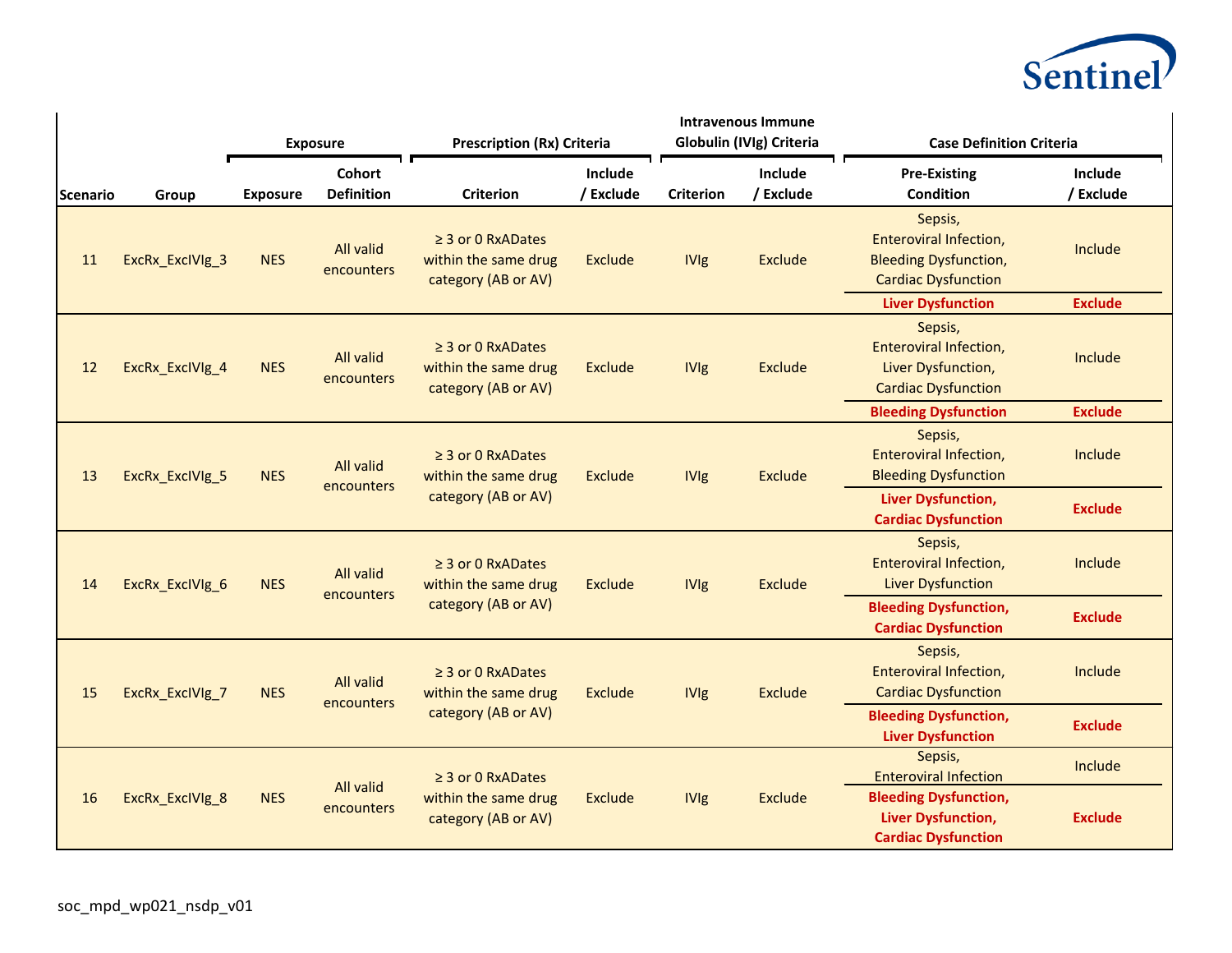

|                 |                 |                 | <b>Exposure</b>             | <b>Prescription (Rx) Criteria</b> |                      | <b>Intravenous Immune</b><br>Globulin (IVIg) Criteria |                      | <b>Case Definition Criteria</b>                                                                                       |                           |
|-----------------|-----------------|-----------------|-----------------------------|-----------------------------------|----------------------|-------------------------------------------------------|----------------------|-----------------------------------------------------------------------------------------------------------------------|---------------------------|
| <b>Scenario</b> | Group           | <b>Exposure</b> | Cohort<br><b>Definition</b> | <b>Criterion</b>                  | Include<br>/ Exclude | <b>Criterion</b>                                      | Include<br>/ Exclude | <b>Pre-Existing</b><br><b>Condition</b>                                                                               | Include<br>/ Exclude      |
| 17              | ALLRx_InclVIg_1 | <b>NES</b>      | All valid<br>encounters     |                                   |                      | <b>IVIg</b>                                           | Include              | Sepsis,<br>Enteroviral Infection,<br><b>Bleeding Dysfunction,</b><br>Liver Dysfunction,<br><b>Cardiac Dysfunction</b> | Include                   |
| 18              | ALLRx_InclVIg_2 | <b>NES</b>      | All valid<br>encounters     |                                   |                      | <b>IVIg</b>                                           | Include              | Sepsis,<br>Enteroviral Infection,<br><b>Bleeding Dysfunction,</b><br>Liver Dysfunction<br><b>Cardiac Dysfunction</b>  | Include<br><b>Exclude</b> |
| 19              | ALLRx_InclVIg_3 | <b>NES</b>      | All valid<br>encounters     |                                   |                      | <b>IVIg</b>                                           | Include              | Sepsis,<br>Enteroviral Infection,<br><b>Bleeding Dysfunction,</b><br><b>Cardiac Dysfunction</b>                       | Include                   |
|                 |                 |                 |                             |                                   |                      |                                                       |                      | <b>Liver Dysfunction</b>                                                                                              | <b>Exclude</b>            |
| 20              | ALLRx_InclVIg_4 | <b>NES</b>      | All valid<br>encounters     |                                   |                      | <b>IVIg</b>                                           | Include              | Sepsis,<br>Enteroviral Infection,<br>Liver Dysfunction,<br><b>Cardiac Dysfunction</b>                                 | Include                   |
|                 |                 |                 |                             |                                   |                      |                                                       |                      | <b>Bleeding Dysfunction</b>                                                                                           | <b>Exclude</b>            |
| 21              | ALLRx_InclVIg_5 | <b>NES</b>      | All valid<br>encounters     |                                   |                      | <b>IVIg</b>                                           | Include              | Sepsis,<br>Enteroviral Infection,<br><b>Bleeding Dysfunction</b>                                                      | Include                   |
|                 |                 |                 |                             |                                   |                      |                                                       |                      | <b>Liver Dysfunction,</b><br><b>Cardiac Dysfunction</b>                                                               | <b>Exclude</b>            |
| 22              | ALLRx_InclVIg_6 | <b>NES</b>      | All valid<br>encounters     |                                   |                      | <b>IVIg</b>                                           | Include              | Sepsis,<br>Enteroviral Infection,<br>Liver Dysfunction                                                                | Include                   |
|                 |                 |                 |                             |                                   |                      |                                                       |                      | <b>Bleeding Dysfunction,</b><br><b>Cardiac Dysfunction</b>                                                            | <b>Exclude</b>            |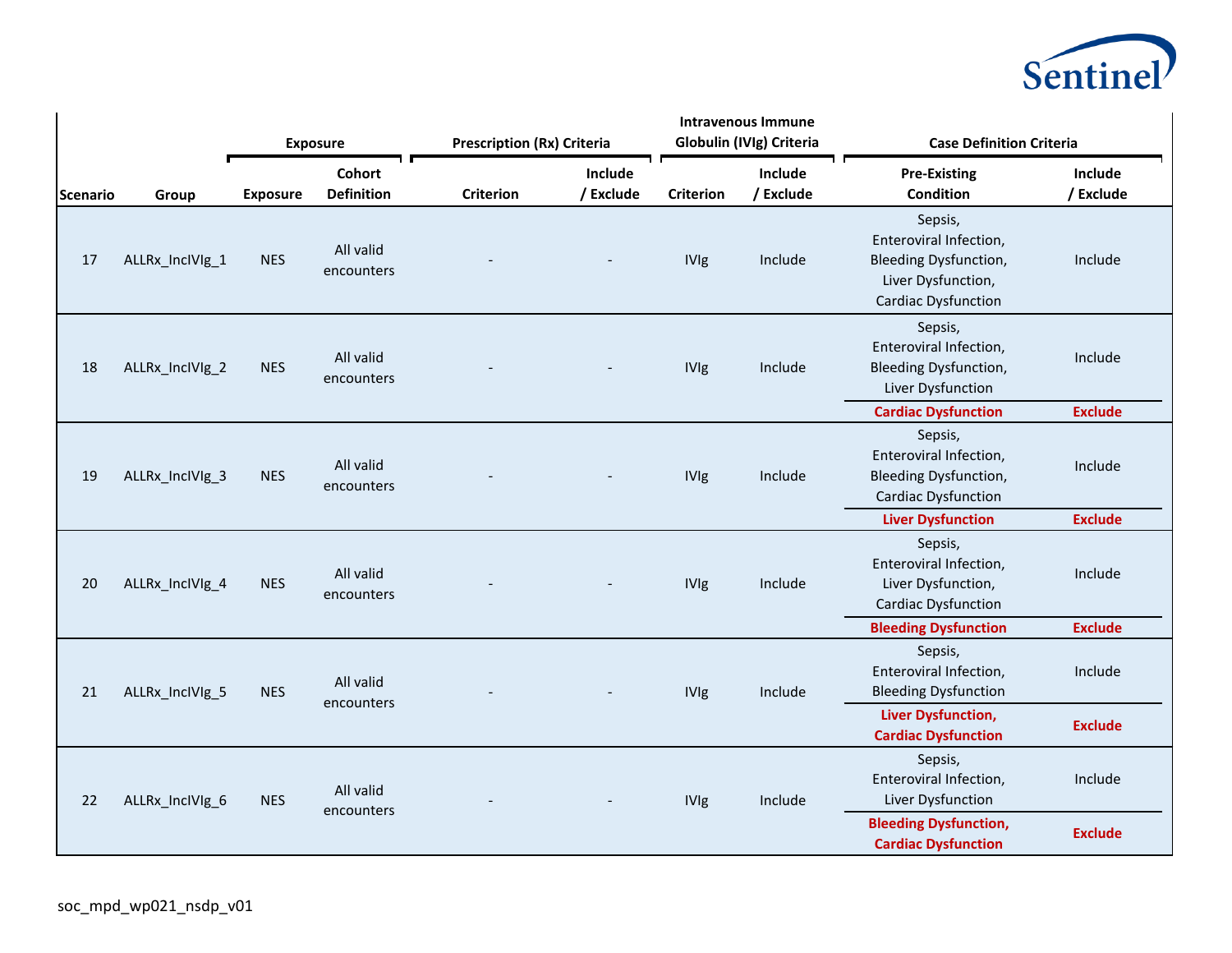

|                  |                 |                 | <b>Exposure</b>             | <b>Prescription (Rx) Criteria</b> |                      | <b>Intravenous Immune</b><br>Globulin (IVIg) Criteria |                      | <b>Case Definition Criteria</b>                                                                                               |                           |  |
|------------------|-----------------|-----------------|-----------------------------|-----------------------------------|----------------------|-------------------------------------------------------|----------------------|-------------------------------------------------------------------------------------------------------------------------------|---------------------------|--|
| <b>IScenario</b> | Group           | <b>Exposure</b> | Cohort<br><b>Definition</b> | <b>Criterion</b>                  | Include<br>/ Exclude | <b>Criterion</b>                                      | Include<br>/ Exclude | <b>Pre-Existing</b><br><b>Condition</b>                                                                                       | Include<br>/ Exclude      |  |
| 23               | ALLRx_InclVIg_7 | <b>NES</b>      | All valid<br>encounters     |                                   |                      | <b>IVIg</b>                                           | Include              | Sepsis,<br>Enteroviral Infection,<br><b>Cardiac Dysfunction</b>                                                               | Include                   |  |
|                  |                 |                 |                             |                                   |                      |                                                       |                      | <b>Bleeding Dysfunction,</b><br><b>Liver Dysfunction</b>                                                                      | <b>Exclude</b>            |  |
|                  |                 |                 | All valid                   |                                   |                      |                                                       |                      | Sepsis,<br><b>Enteroviral Infection</b>                                                                                       | Include                   |  |
| 24               | ALLRx InclVlg 8 | <b>NES</b>      | encounters                  |                                   |                      | <b>IVIg</b>                                           | Include              | <b>Bleeding Dysfunction,</b><br><b>Liver Dysfunction,</b><br><b>Cardiac Dysfunction</b>                                       | <b>Exclude</b>            |  |
| 25               | ALLRx_ExclVlg_1 | <b>NES</b>      | All valid<br>encounters     |                                   |                      | <b>IVIg</b>                                           | <b>Exclude</b>       | Sepsis,<br>Enteroviral Infection,<br><b>Bleeding Dysfunction,</b><br>Liver Dysfunction,<br><b>Cardiac Dysfunction</b>         | Include                   |  |
| 26               | ALLRx_ExclVlg_2 | <b>NES</b>      | All valid<br>encounters     |                                   |                      | <b>IVIg</b>                                           | <b>Exclude</b>       | Sepsis,<br><b>Enteroviral Infection,</b><br><b>Bleeding Dysfunction,</b><br><b>Liver Dysfunction</b>                          | Include                   |  |
| 27               | ALLRx_ExclVlg_3 | <b>NES</b>      | All valid<br>encounters     |                                   |                      | <b>IVIg</b>                                           | <b>Exclude</b>       | <b>Cardiac Dysfunction</b><br>Sepsis,<br>Enteroviral Infection,<br><b>Bleeding Dysfunction,</b><br><b>Cardiac Dysfunction</b> | <b>Exclude</b><br>Include |  |
|                  |                 |                 |                             |                                   |                      |                                                       |                      | <b>Liver Dysfunction</b>                                                                                                      | <b>Exclude</b>            |  |
| 28               | ALLRx_ExclVlg_4 | <b>NES</b>      | All valid<br>encounters     |                                   |                      | <b>IVIg</b>                                           | Exclude              | Sepsis,<br><b>Enteroviral Infection,</b><br>Liver Dysfunction,<br><b>Cardiac Dysfunction</b>                                  | Include                   |  |
|                  |                 |                 |                             |                                   |                      |                                                       |                      | <b>Bleeding Dysfunction</b>                                                                                                   | <b>Exclude</b>            |  |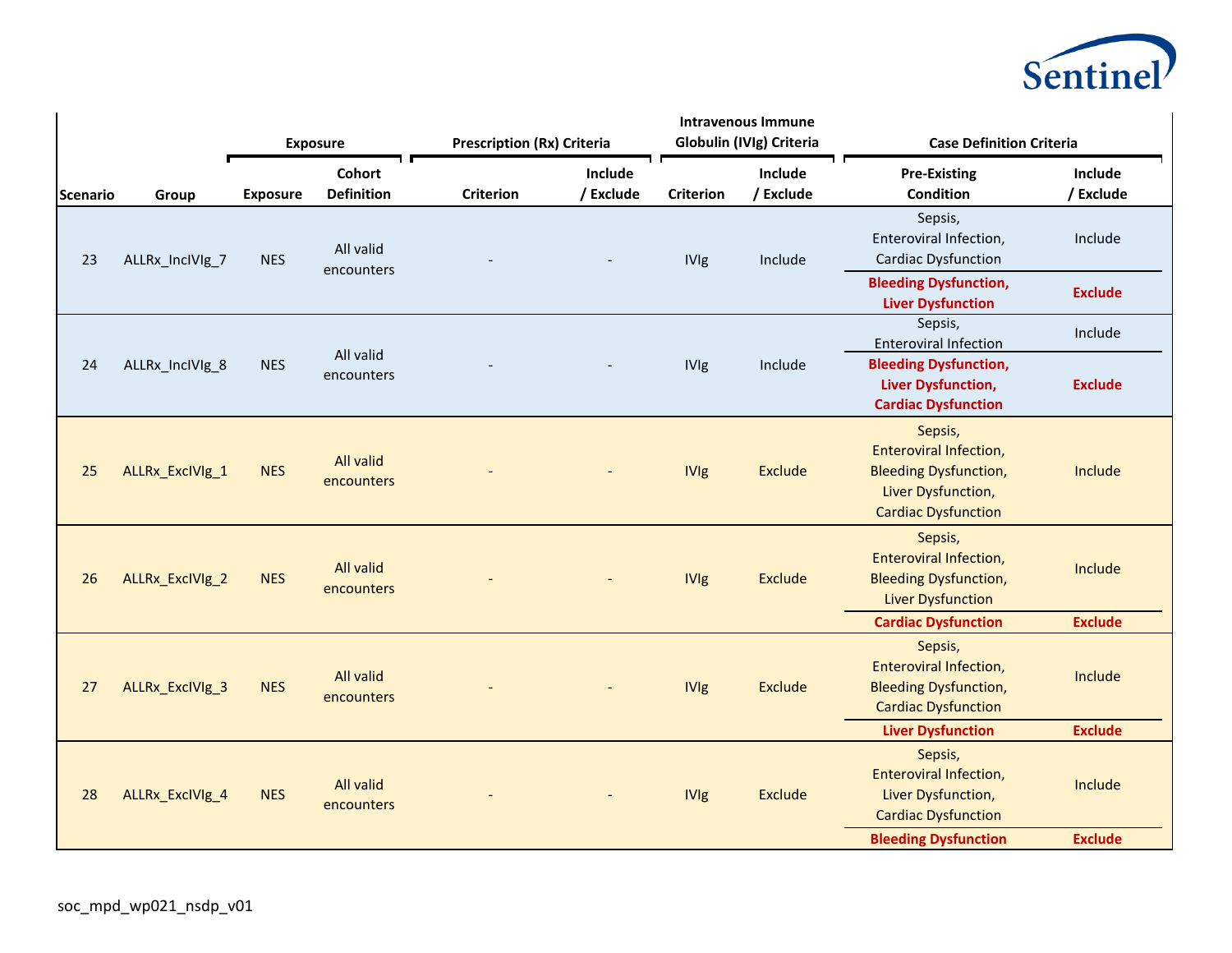

|          |                          |                 | <b>Exposure</b>                | <b>Prescription (Rx) Criteria</b>                                     |                      | <b>Intravenous Immune</b><br>Globulin (IVIg) Criteria |                      | <b>Case Definition Criteria</b>                                                         |                      |
|----------|--------------------------|-----------------|--------------------------------|-----------------------------------------------------------------------|----------------------|-------------------------------------------------------|----------------------|-----------------------------------------------------------------------------------------|----------------------|
| Scenario | Group                    | <b>Exposure</b> | Cohort<br><b>Definition</b>    | <b>Criterion</b>                                                      | Include<br>/ Exclude | <b>Criterion</b>                                      | Include<br>/ Exclude | <b>Pre-Existing</b><br><b>Condition</b>                                                 | Include<br>/ Exclude |
| 29       | ALLRx_ExclVlg_5          | <b>NES</b>      | All valid<br>encounters        |                                                                       |                      | <b>IVIg</b>                                           | <b>Exclude</b>       | Sepsis,<br><b>Enteroviral Infection,</b><br><b>Bleeding Dysfunction</b>                 | Include              |
|          |                          |                 |                                |                                                                       |                      |                                                       |                      | Liver Dysfunction,<br><b>Cardiac Dysfunction</b>                                        | <b>Exclude</b>       |
| 30       | ALLRx_ExclVlg_6          | <b>NES</b>      | All valid<br><b>encounters</b> |                                                                       | Sepsis,              | <b>IVIg</b><br><b>Exclude</b>                         |                      | <b>Enteroviral Infection,</b><br><b>Liver Dysfunction</b>                               | Include              |
|          |                          |                 |                                |                                                                       |                      |                                                       |                      | <b>Bleeding Dysfunction,</b><br><b>Cardiac Dysfunction</b>                              | <b>Exclude</b>       |
| 31       | ALLRx_ExclVlg_7          | <b>NES</b>      | All valid<br><b>encounters</b> |                                                                       |                      | <b>IVIg</b>                                           | <b>Exclude</b>       | Sepsis,<br>Enteroviral Infection,<br><b>Cardiac Dysfunction</b>                         | Include              |
|          |                          |                 |                                |                                                                       |                      |                                                       |                      | <b>Bleeding Dysfunction,</b><br><b>Liver Dysfunction</b>                                | <b>Exclude</b>       |
|          |                          |                 |                                |                                                                       |                      |                                                       |                      | Sepsis,<br><b>Enteroviral Infection</b>                                                 | Include              |
| 32       | ALLRx_ExclVlg_8          | <b>NES</b>      | All valid<br>encounters        |                                                                       |                      | <b>IVIg</b>                                           | <b>Exclude</b>       | <b>Bleeding Dysfunction,</b><br><b>Liver Dysfunction,</b><br><b>Cardiac Dysfunction</b> | <b>Exclude</b>       |
| 33       | ALL_IP_Enc_60<br>D       | <b>NES</b>      | All valid<br>encounters        |                                                                       |                      |                                                       |                      |                                                                                         |                      |
| 34       | ALL_IP_Enc_60<br>D_ExclR | <b>NES</b>      | All valid<br>encounters        | $\geq$ 3 or 0 RxADates<br>within the same drug<br>category (AB or AV) | Exclude              |                                                       |                      |                                                                                         |                      |
| 35       | ALL_IVIg                 | <b>IVIg</b>     | All valid<br>encounters        |                                                                       |                      |                                                       |                      |                                                                                         |                      |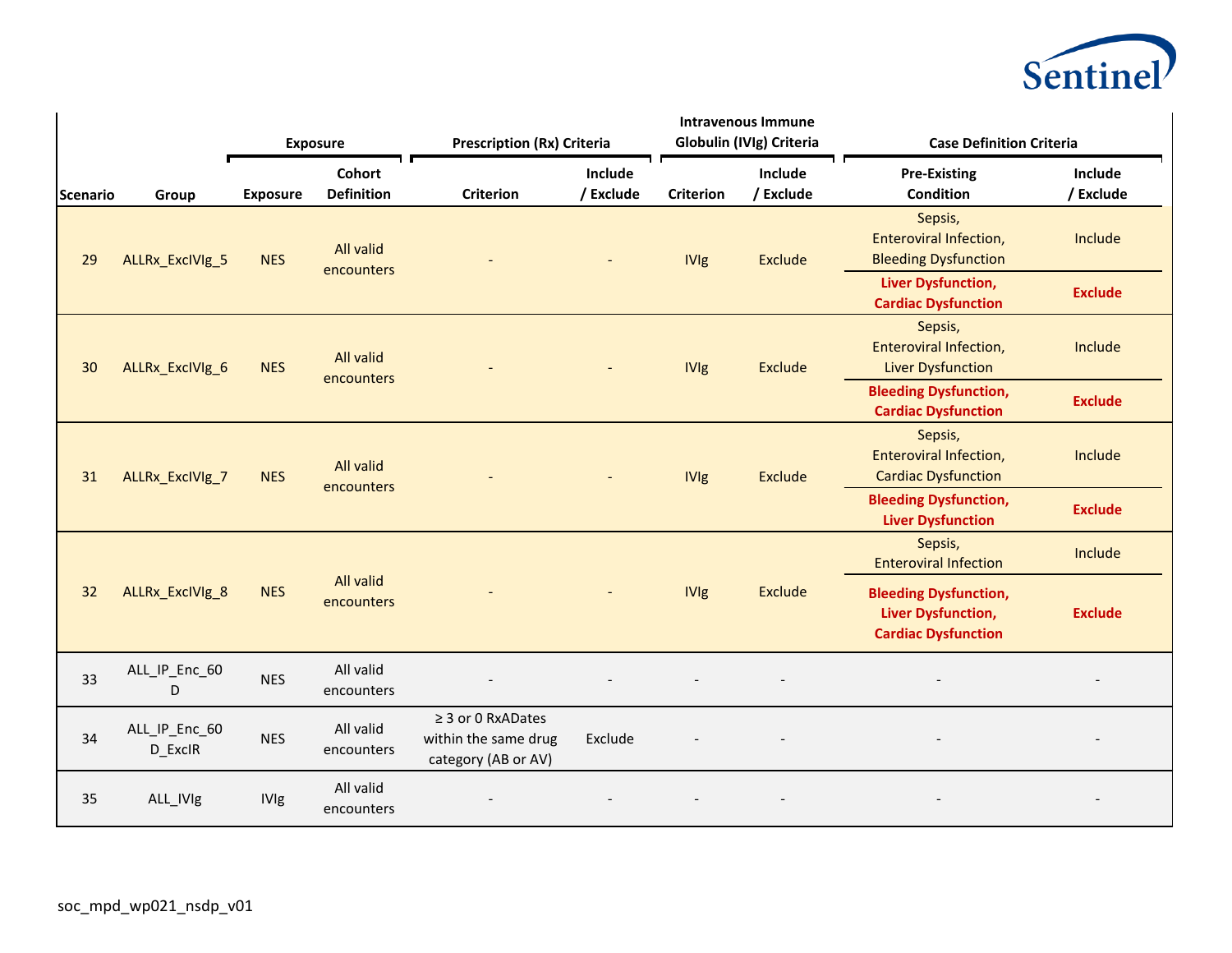

|          |                | <b>Exposure</b>                        |                             | <b>Prescription (Rx) Criteria</b>                                     |                          | Intravenous Immune<br>Globulin (IVIg) Criteria |                          | <b>Case Definition Criteria</b>         |                          |
|----------|----------------|----------------------------------------|-----------------------------|-----------------------------------------------------------------------|--------------------------|------------------------------------------------|--------------------------|-----------------------------------------|--------------------------|
| Scenario | Group          | <b>Exposure</b>                        | Cohort<br><b>Definition</b> | <b>Criterion</b>                                                      | Include<br>/ Exclude     | <b>Criterion</b>                               | Include<br>/ Exclude     | <b>Pre-Existing</b><br><b>Condition</b> | Include<br>/ Exclude     |
| 36       | ALL_IVIg_ExcIR | <b>IVIg</b>                            | All valid<br>encounters     | $\geq$ 3 or 0 RxADates<br>within the same drug<br>category (AB or AV) | Exclude                  | $\overline{\phantom{a}}$                       |                          | $\overline{\phantom{0}}$                |                          |
| 37       |                | <b>NES</b><br>(No Age<br>Restrictions) | All valid<br>encounters     | $\overline{\phantom{a}}$                                              | $\overline{\phantom{0}}$ | $\overline{\phantom{0}}$                       | $\overline{\phantom{a}}$ | $\overline{\phantom{a}}$                | $\overline{\phantom{a}}$ |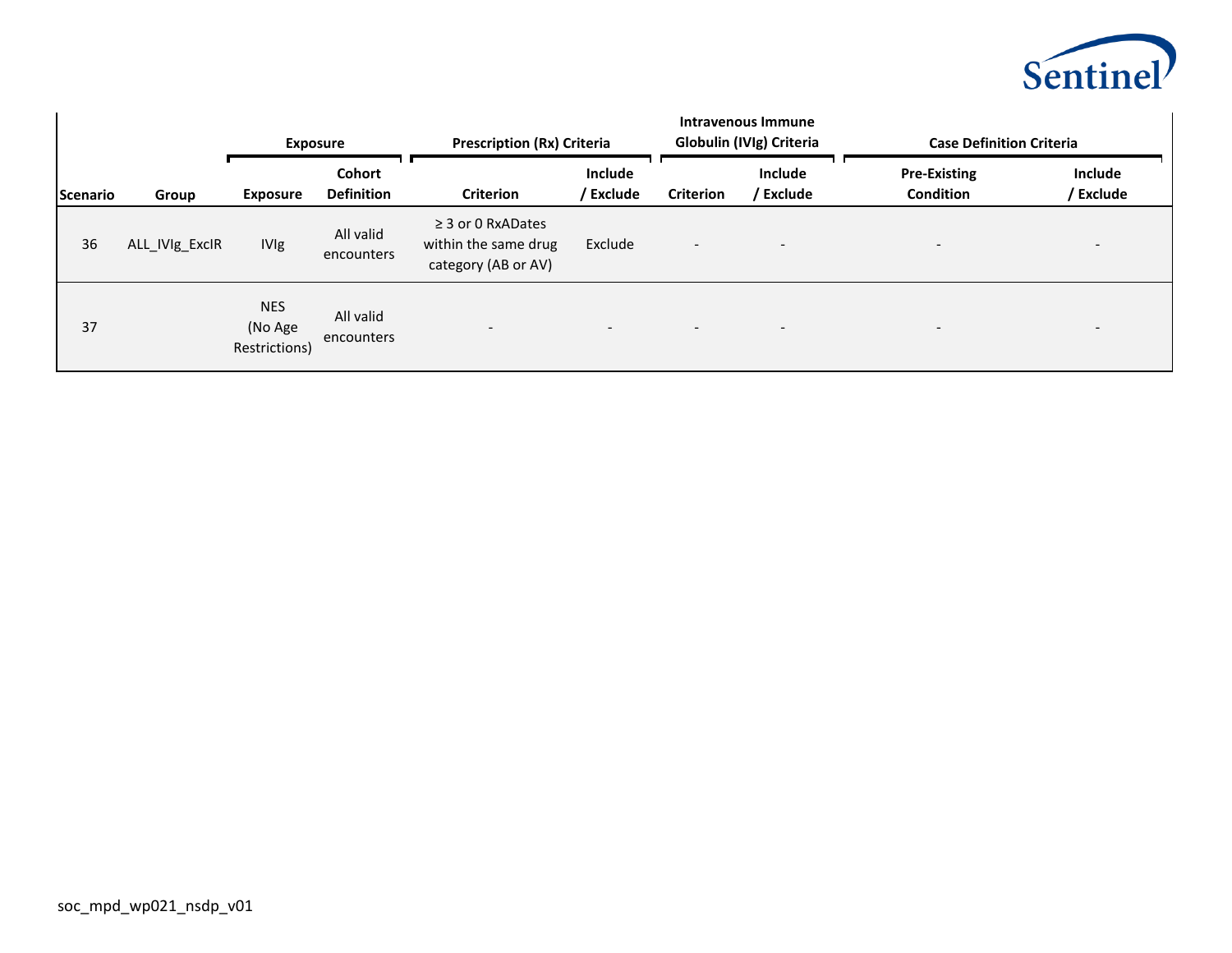

| Code   | <b>Description</b>                                                                  | <b>Code Type</b>   |
|--------|-------------------------------------------------------------------------------------|--------------------|
|        | ICD-9-CM                                                                            |                    |
| 771.81 | Septicemia (sepsis) of newborn                                                      | ICD-9-CM Diagnosis |
| 038    | Septicemia                                                                          | ICD-9-CM Diagnosis |
| 038.8  | Other specified septicemia                                                          | ICD-9-CM Diagnosis |
| 038.9  | Unspecified septicemia                                                              | ICD-9-CM Diagnosis |
| 995.90 | Systemic inflammatory response syndrome, unspecified                                | ICD-9-CM Diagnosis |
| 995.91 | Sepsis                                                                              | ICD-9-CM Diagnosis |
| 995.92 | Severe sepsis                                                                       | ICD-9-CM Diagnosis |
| 079.1  | ECHO virus infection in conditions classified elsewhere and of unspecified site     | ICD-9-CM Diagnosis |
| 079.2  | Coxsackievirus infection in conditions classified elsewhere and of unspecified site | ICD-9-CM Diagnosis |
| 079.3  | Rhinovirus infection in conditions classified elsewhere and of unspecified site     | ICD-9-CM Diagnosis |
| 286.9  | Other and unspecified coagulation defects                                           | ICD-9-CM Diagnosis |
| 287.5  | Unspecified thrombocytopenia                                                        | ICD-9-CM Diagnosis |
| 772    | Fetal and neonatal hemorrhage                                                       | ICD-9-CM Diagnosis |
| 772.0  | Fetal blood loss affecting newborn                                                  | ICD-9-CM Diagnosis |
| 772.1  | Intraventricular hemorrhage                                                         | ICD-9-CM Diagnosis |
| 772.10 | Intraventricular hemorrhage, unspecified grade                                      | ICD-9-CM Diagnosis |
| 772.11 | Intraventricular hemorrhage, Grade I                                                | ICD-9-CM Diagnosis |
| 772.12 | Intraventricular hemorrhage, Grade II                                               | ICD-9-CM Diagnosis |
| 772.13 | Intraventricular hemorrhage, Grade III                                              | ICD-9-CM Diagnosis |
| 772.14 | Intraventricular hemorrhage, Grade IV                                               | ICD-9-CM Diagnosis |
| 772.2  | Fetal and neonatal subarachnoid hemorrhage of newborn                               | ICD-9-CM Diagnosis |
| 772.4  | Fetal and neonatal gastrointestinal hemorrhage                                      | ICD-9-CM Diagnosis |
| 772.5  | Fetal and neonatal adrenal hemorrhage                                               | ICD-9-CM Diagnosis |
| 772.6  | Fetal and neonatal cutaneous hemorrhage                                             | ICD-9-CM Diagnosis |
| 772.8  | Other specified hemorrhage of fetus or newborn                                      | ICD-9-CM Diagnosis |
| 772.9  | Unspecified hemorrhage of newborn                                                   | ICD-9-CM Diagnosis |
| 776    | Hematological disorders of newborn                                                  | ICD-9-CM Diagnosis |
| 776.0  | Hemorrhagic disease of newborn                                                      | ICD-9-CM Diagnosis |
| 776.1  | Transient neonatal thrombocytopenia                                                 | ICD-9-CM Diagnosis |
| 776.2  | Disseminated intravascular coagulation in newborn                                   | ICD-9-CM Diagnosis |
| 776.3  | Other transient neonatal disorders of coagulation                                   | ICD-9-CM Diagnosis |
| 776.4  | Polycythemia neonatorum                                                             | ICD-9-CM Diagnosis |
| 776.8  | Other specified transient hematological disorders of fetus or newborn               | ICD-9-CM Diagnosis |
| 776.9  | Unspecified hematological disorder specific to newborn                              | ICD-9-CM Diagnosis |
| 790.4  | Nonspecific elevation of levels of transaminase or lactic acid dehydrogenase (LDH)  | ICD-9-CM Diagnosis |
| 570    | Acute and subacute necrosis of liver                                                | ICD-9-CM Diagnosis |
| 428.9  | Unspecified heart failure                                                           | ICD-9-CM Diagnosis |
| 427    | Cardiac dysrhythmias                                                                | ICD-9-CM Diagnosis |
| 427.0  | Paroxysmal supraventricular tachycardia                                             | ICD-9-CM Diagnosis |
| 427.1  | Paroxysmal ventricular tachycardia                                                  | ICD-9-CM Diagnosis |
| 427.2  | Unspecified paroxysmal tachycardia                                                  | ICD-9-CM Diagnosis |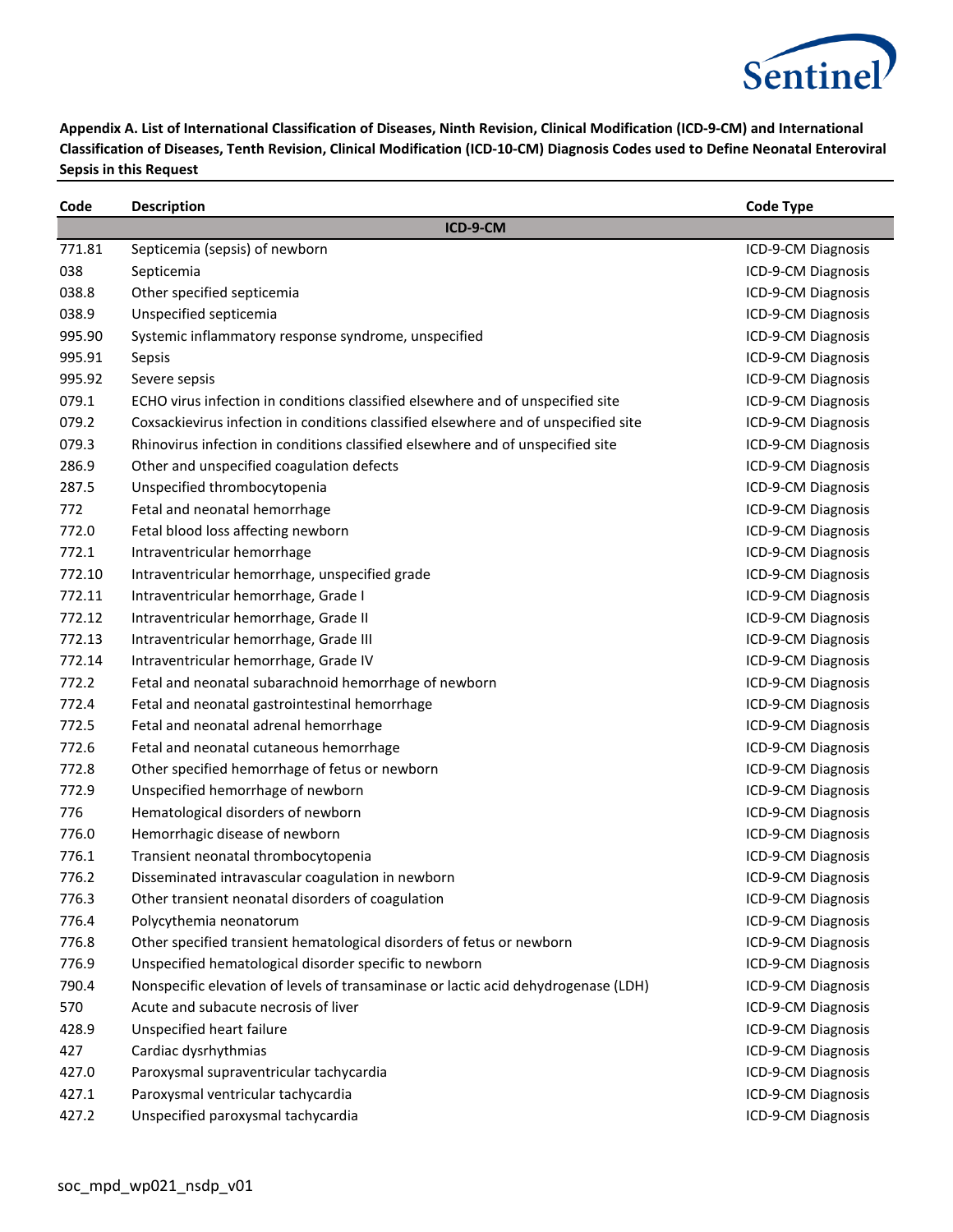

| Code   | <b>Description</b>                                                    | <b>Code Type</b>    |
|--------|-----------------------------------------------------------------------|---------------------|
| 427.3  | Atrial fibrillation and flutter                                       | ICD-9-CM Diagnosis  |
| 427.31 | <b>Atrial fibrillation</b>                                            | ICD-9-CM Diagnosis  |
| 427.32 | <b>Atrial flutter</b>                                                 | ICD-9-CM Diagnosis  |
| 427.4  | Ventricular fibrillation and flutter                                  | ICD-9-CM Diagnosis  |
| 427.41 | Ventricular fibrillation                                              | ICD-9-CM Diagnosis  |
| 427.42 | Ventricular flutter                                                   | ICD-9-CM Diagnosis  |
| 427.5  | Cardiac arrest                                                        | ICD-9-CM Diagnosis  |
| 427.6  | Premature beats                                                       | ICD-9-CM Diagnosis  |
| 427.60 | Unspecified premature beats                                           | ICD-9-CM Diagnosis  |
| 427.61 | Supraventricular premature beats                                      | ICD-9-CM Diagnosis  |
| 427.69 | Other premature beats                                                 | ICD-9-CM Diagnosis  |
| 427.8  | Other specified cardiac dysrhythmias                                  | ICD-9-CM Diagnosis  |
| 427.81 | Sinoatrial node dysfunction                                           | ICD-9-CM Diagnosis  |
| 427.89 | Other specified cardiac dysrhythmias                                  | ICD-9-CM Diagnosis  |
| 427.9  | Unspecified cardiac dysrhythmia                                       | ICD-9-CM Diagnosis  |
| 422.0  | Acute myocarditis in diseases classified elsewhere                    | ICD-9-CM Diagnosis  |
|        | <b>ICD-10-CM</b>                                                      |                     |
| A41.89 | Other specified sepsis                                                | ICD-10-CM Diagnosis |
| A41.9  | Sepsis, unspecified organism                                          | ICD-10-CM Diagnosis |
| R65.20 | Severe sepsis without septic shock                                    | ICD-10-CM Diagnosis |
| R65.21 | Severe sepsis with septic shock                                       | ICD-10-CM Diagnosis |
| B97.11 | Coxsackievirus as the cause of diseases classified elsewhere          | ICD-10-CM Diagnosis |
| B97.12 | Echovirus as the cause of diseases classified elsewhere               | ICD-10-CM Diagnosis |
| J20.3  | Acute bronchitis due to coxsackievirus                                | ICD-10-CM Diagnosis |
| J20.6  | Acute bronchitis due to rhinovirus                                    | ICD-10-CM Diagnosis |
| J20.7  | Acute bronchitis due to echovirus                                     | ICD-10-CM Diagnosis |
| B97.10 | Unspecified enterovirus as the cause of diseases classified elsewhere | ICD-10-CM Diagnosis |
| D68.8  | Other specified coagulation defects                                   | ICD-10-CM Diagnosis |
| D68.9  | Coagulation defect, unspecified                                       | ICD-10-CM Diagnosis |
| D69.6  | Thrombocytopenia, unspecified                                         | ICD-10-CM Diagnosis |
| P51.0  | Massive umbilical hemorrhage of newborn                               | ICD-10-CM Diagnosis |
| P51.8  | Other umbilical hemorrhages of newborn                                | ICD-10-CM Diagnosis |
| P51.9  | Umbilical hemorrhage of newborn, unspecified                          | ICD-10-CM Diagnosis |
| P52.0  | Intraventricular (nontraumatic) hemorrhage, grade 1, of newborn       | ICD-10-CM Diagnosis |
| P52.1  | Intraventricular (nontraumatic) hemorrhage, grade 2, of newborn       | ICD-10-CM Diagnosis |
| P52.21 | Intraventricular (nontraumatic) hemorrhage, grade 3, of newborn       | ICD-10-CM Diagnosis |
| P52.22 | Intraventricular (nontraumatic) hemorrhage, grade 4, of newborn       | ICD-10-CM Diagnosis |
| P52.3  | Unspecified intraventricular (nontraumatic) hemorrhage of newborn     | ICD-10-CM Diagnosis |
| P52.5  | Subarachnoid (nontraumatic) hemorrhage of newborn                     | ICD-10-CM Diagnosis |
| P54.0  | Neonatal hematemesis                                                  | ICD-10-CM Diagnosis |
| P54.1  | Neonatal melena                                                       | ICD-10-CM Diagnosis |
| P54.2  | Neonatal rectal hemorrhage                                            | ICD-10-CM Diagnosis |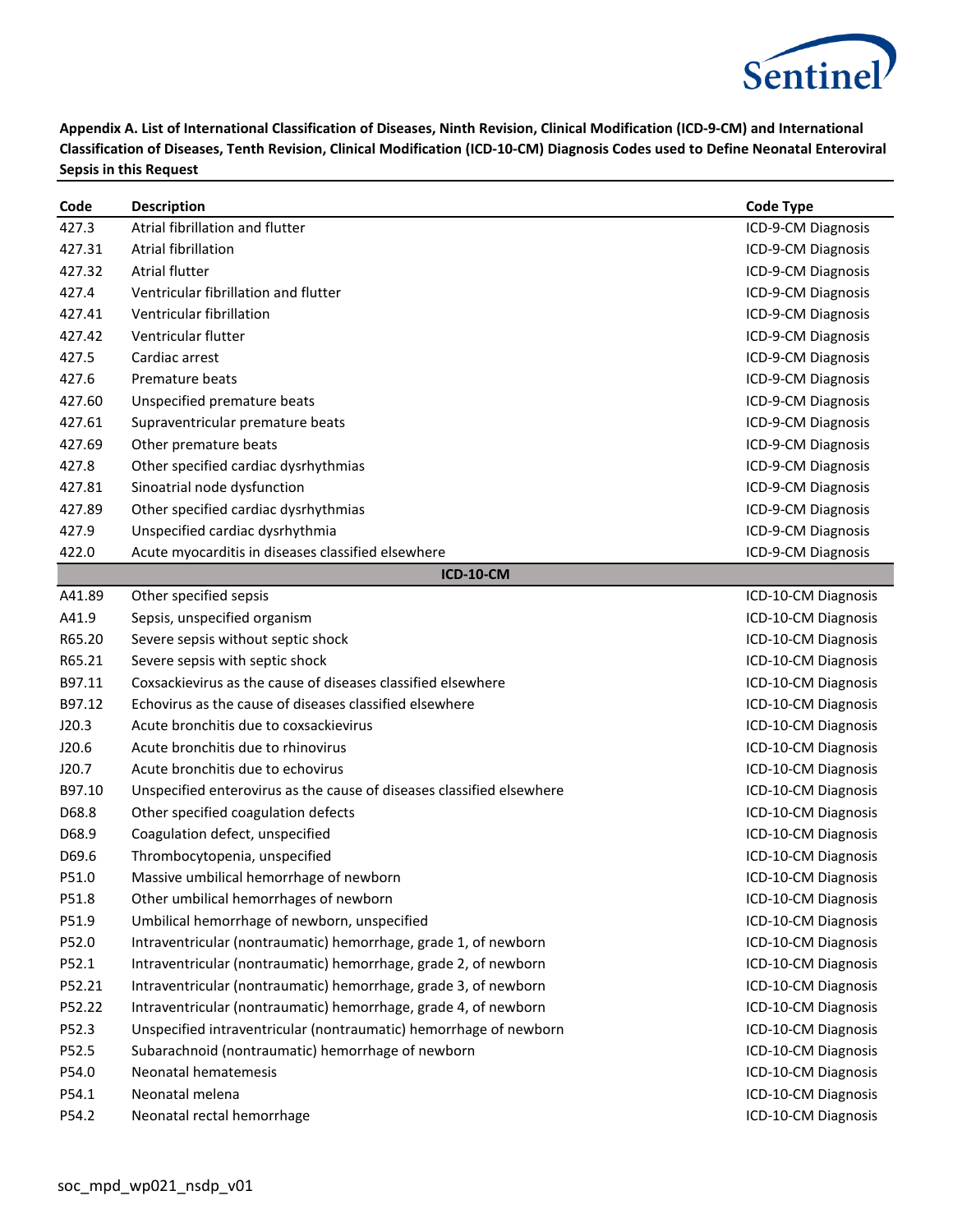

| Code    | <b>Description</b>                                                                  | <b>Code Type</b>    |
|---------|-------------------------------------------------------------------------------------|---------------------|
| P54.3   | Other neonatal gastrointestinal hemorrhage                                          | ICD-10-CM Diagnosis |
| P54.4   | Neonatal adrenal hemorrhage                                                         | ICD-10-CM Diagnosis |
| P54.5   | Neonatal cutaneous hemorrhage                                                       | ICD-10-CM Diagnosis |
| P54.6   | Neonatal vaginal hemorrhage                                                         | ICD-10-CM Diagnosis |
| P54.8   | Other specified neonatal hemorrhages                                                | ICD-10-CM Diagnosis |
| P54.9   | Neonatal hemorrhage, unspecified                                                    | ICD-10-CM Diagnosis |
| P53     | Hemorrhagic disease of newborn                                                      | ICD-10-CM Diagnosis |
| P60     | Disseminated intravascular coagulation of newborn                                   | ICD-10-CM Diagnosis |
| P61.0   | Transient neonatal thrombocytopenia                                                 | ICD-10-CM Diagnosis |
| P61.1   | Polycythemia neonatorum                                                             | ICD-10-CM Diagnosis |
| P61.3   | Congenital anemia from fetal blood loss                                             | ICD-10-CM Diagnosis |
| P61.4   | Other congenital anemias, not elsewhere classified                                  | ICD-10-CM Diagnosis |
| P61.6   | Other transient neonatal disorders of coagulation                                   | ICD-10-CM Diagnosis |
| P61.8   | Other specified perinatal hematological disorders                                   | ICD-10-CM Diagnosis |
| P61.9   | Perinatal hematological disorder, unspecified                                       | ICD-10-CM Diagnosis |
| R74.0   | Nonspecific elevation of levels of transaminase and lactic acid dehydrogenase [LDH] | ICD-10-CM Diagnosis |
| K72.00  | Acute and subacute hepatic failure without coma                                     | ICD-10-CM Diagnosis |
| K72.01  | Acute and subacute hepatic failure with coma                                        | ICD-10-CM Diagnosis |
| K76.2   | Central hemorrhagic necrosis of liver                                               | ICD-10-CM Diagnosis |
| 150.810 | Right heart failure, unspecified                                                    | ICD-10-CM Diagnosis |
| 150.811 | Acute right heart failure                                                           | ICD-10-CM Diagnosis |
| 150.812 | Chronic right heart failure                                                         | ICD-10-CM Diagnosis |
| 150.813 | Acute on chronic right heart failure                                                | ICD-10-CM Diagnosis |
| 150.82  | Biventricular heart failure                                                         | ICD-10-CM Diagnosis |
| 150.83  | High output heart failure                                                           | ICD-10-CM Diagnosis |
| 150.84  | End stage heart failure                                                             | ICD-10-CM Diagnosis |
| 150.89  | Other heart failure                                                                 | ICD-10-CM Diagnosis |
| 150.9   | Heart failure, unspecified                                                          | ICD-10-CM Diagnosis |
| P29.0   | Neonatal cardiac failure                                                            | ICD-10-CM Diagnosis |
| P29.2   | Neonatal hypertension                                                               | ICD-10-CM Diagnosis |
| P29.4   | Transient myocardial ischemia in newborn                                            | ICD-10-CM Diagnosis |
| P29.89  | Other cardiovascular disorders originating in the perinatal period                  | ICD-10-CM Diagnosis |
| P29.9   | Cardiovascular disorder originating in the perinatal period, unspecified            | ICD-10-CM Diagnosis |
| P96.0   | Congenital renal failure                                                            | ICD-10-CM Diagnosis |
| 146.2   | Cardiac arrest due to underlying cardiac condition                                  | ICD-10-CM Diagnosis |
| 146.8   | Cardiac arrest due to other underlying condition                                    | ICD-10-CM Diagnosis |
| 146.9   | Cardiac arrest, cause unspecified                                                   | ICD-10-CM Diagnosis |
| 147.0   | Re-entry ventricular arrhythmia                                                     | ICD-10-CM Diagnosis |
| 147.1   | Supraventricular tachycardia                                                        | ICD-10-CM Diagnosis |
| 147.2   | Ventricular tachycardia                                                             | ICD-10-CM Diagnosis |
| 147.9   | Paroxysmal tachycardia, unspecified                                                 | ICD-10-CM Diagnosis |
| 148.0   | Paroxysmal atrial fibrillation                                                      | ICD-10-CM Diagnosis |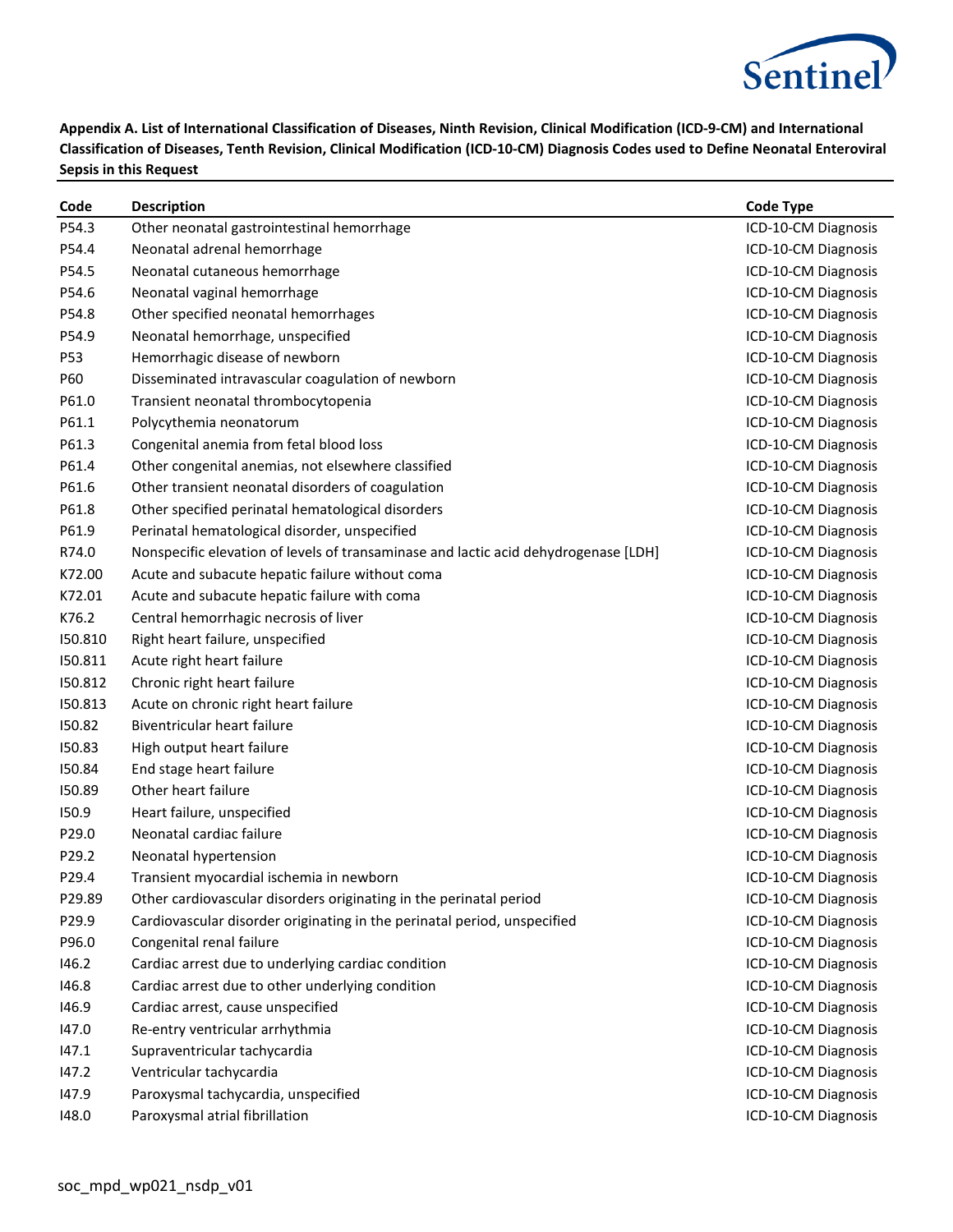

| Code   | <b>Description</b>                           | <b>Code Type</b>    |
|--------|----------------------------------------------|---------------------|
| 148.1  | Persistent atrial fibrillation               | ICD-10-CM Diagnosis |
| 148.2  | Chronic atrial fibrillation                  | ICD-10-CM Diagnosis |
| 148.3  | Typical atrial flutter                       | ICD-10-CM Diagnosis |
| 148.4  | Atypical atrial flutter                      | ICD-10-CM Diagnosis |
| 148.91 | Unspecified atrial fibrillation              | ICD-10-CM Diagnosis |
| 148.92 | Unspecified atrial flutter                   | ICD-10-CM Diagnosis |
| 149.01 | Ventricular fibrillation                     | ICD-10-CM Diagnosis |
| 149.02 | Ventricular flutter                          | ICD-10-CM Diagnosis |
| 149.1  | Atrial premature depolarization              | ICD-10-CM Diagnosis |
| 149.2  | Junctional premature depolarization          | ICD-10-CM Diagnosis |
| 149.3  | Ventricular premature depolarization         | ICD-10-CM Diagnosis |
| 149.40 | Unspecified premature depolarization         | ICD-10-CM Diagnosis |
| 149.49 | Other premature depolarization               | ICD-10-CM Diagnosis |
| 149.5  | Sick sinus syndrome                          | ICD-10-CM Diagnosis |
| 149.8  | Other specified cardiac arrhythmias          | ICD-10-CM Diagnosis |
| 149.9  | Cardiac arrhythmia, unspecified              | ICD-10-CM Diagnosis |
| R00.1  | Bradycardia, unspecified                     | ICD-10-CM Diagnosis |
| A18.84 | Tuberculosis of heart                        | ICD-10-CM Diagnosis |
| 141    | Myocarditis in diseases classified elsewhere | ICD-10-CM Diagnosis |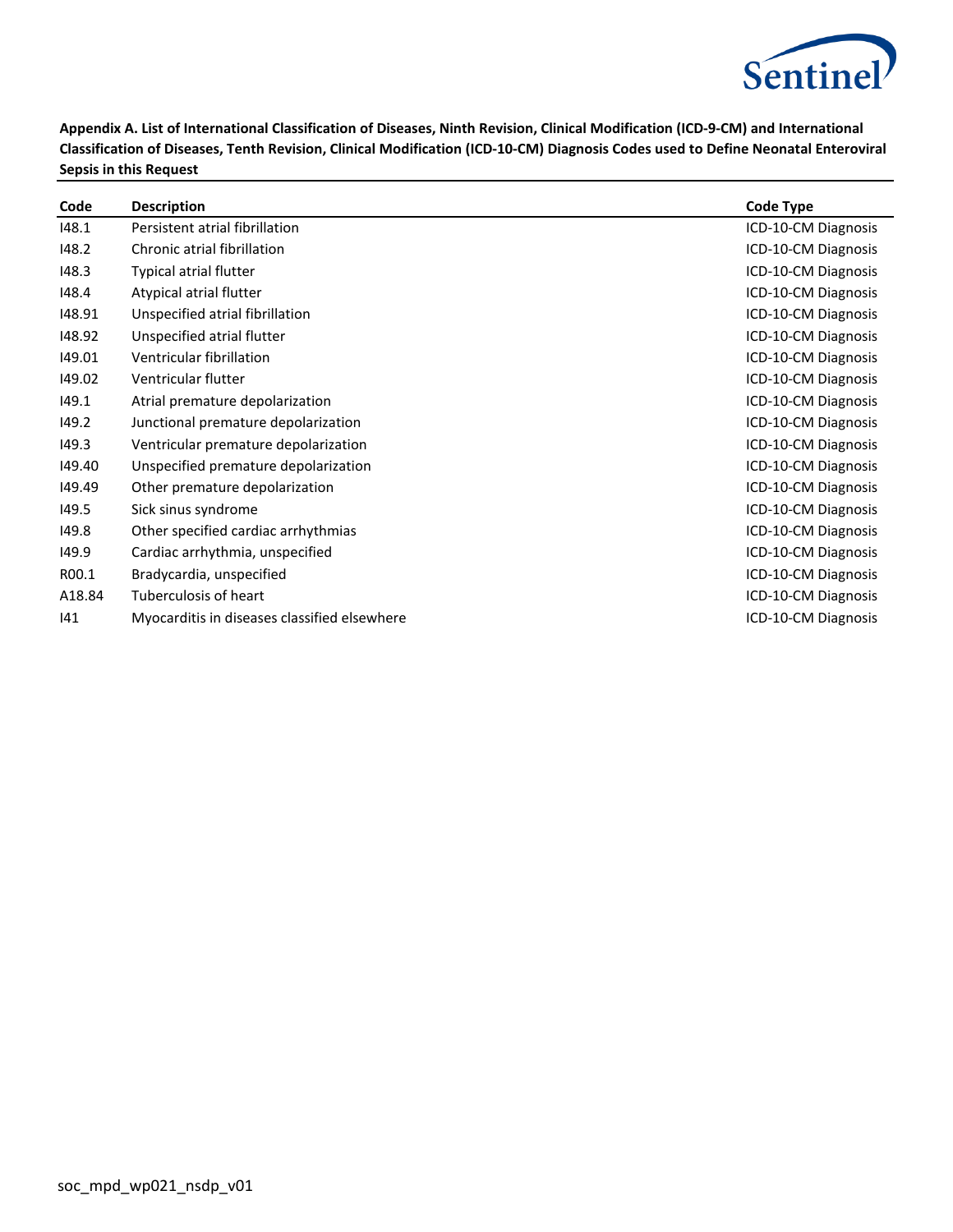

| Code   | <b>Description</b>                                   | <b>Code Type</b>    |  |
|--------|------------------------------------------------------|---------------------|--|
|        | ICD-9-CM                                             |                     |  |
| 771.81 | Septicemia (sepsis) of newborn                       | ICD-9-CM Diagnosis  |  |
| 038    | Septicemia                                           | ICD-9-CM Diagnosis  |  |
| 038.8  | Other specified septicemia                           | ICD-9-CM Diagnosis  |  |
| 038.9  | Unspecified septicemia                               | ICD-9-CM Diagnosis  |  |
| 995.90 | Systemic inflammatory response syndrome, unspecified | ICD-9-CM Diagnosis  |  |
| 995.91 | Sepsis                                               | ICD-9-CM Diagnosis  |  |
| 995.92 | Severe sepsis                                        | ICD-9-CM Diagnosis  |  |
|        | <b>ICD-10-CM</b>                                     |                     |  |
| A41.89 | Other specified sepsis                               | ICD-10-CM Diagnosis |  |
| A41.9  | Sepsis, unspecified organism                         | ICD-10-CM Diagnosis |  |
| R65.20 | Severe sepsis without septic shock                   | ICD-10-CM Diagnosis |  |
| R65.21 | Severe sepsis with septic shock                      | ICD-10-CM Diagnosis |  |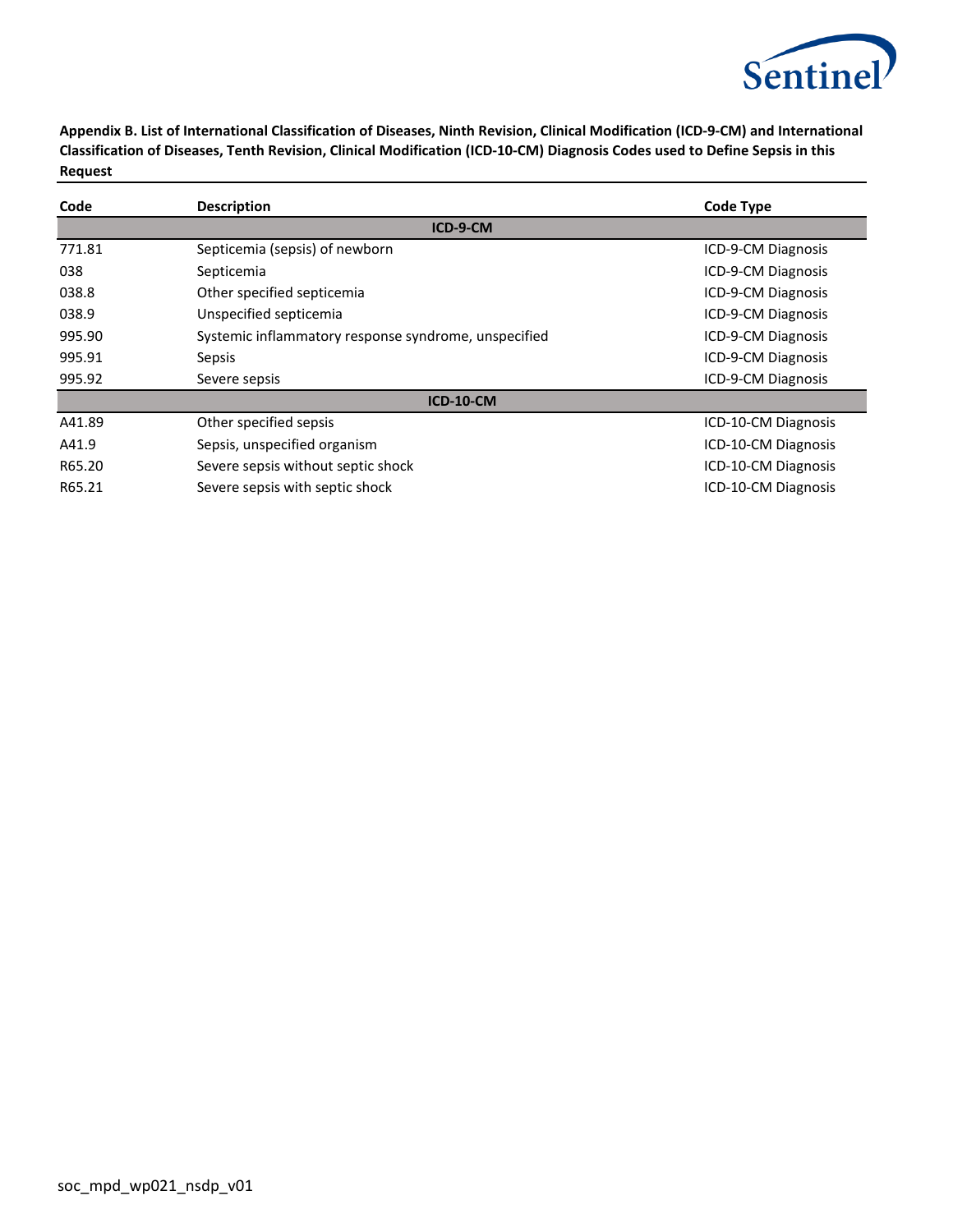

| Code             | <b>Description</b>                                                                  | Code Type           |
|------------------|-------------------------------------------------------------------------------------|---------------------|
|                  | ICD-9-CM                                                                            |                     |
| 079.1            | ECHO virus infection in conditions classified elsewhere and of unspecified site     | ICD-9-CM Diagnosis  |
| 079.2            | Coxsackievirus infection in conditions classified elsewhere and of unspecified site | ICD-9-CM Diagnosis  |
| 079.3            | Rhinovirus infection in conditions classified elsewhere and of unspecified site     | ICD-9-CM Diagnosis  |
| <b>ICD-10-CM</b> |                                                                                     |                     |
| B97.11           | Coxsackievirus as the cause of diseases classified elsewhere                        | ICD-10-CM Diagnosis |
| B97.12           | Echovirus as the cause of diseases classified elsewhere                             | ICD-10-CM Diagnosis |
| J20.3            | Acute bronchitis due to coxsackievirus                                              | ICD-10-CM Diagnosis |
| J20.6            | Acute bronchitis due to rhinovirus                                                  | ICD-10-CM Diagnosis |
| J20.7            | Acute bronchitis due to echovirus                                                   | ICD-10-CM Diagnosis |
| B97.10           | Unspecified enterovirus as the cause of diseases classified elsewhere               | ICD-10-CM Diagnosis |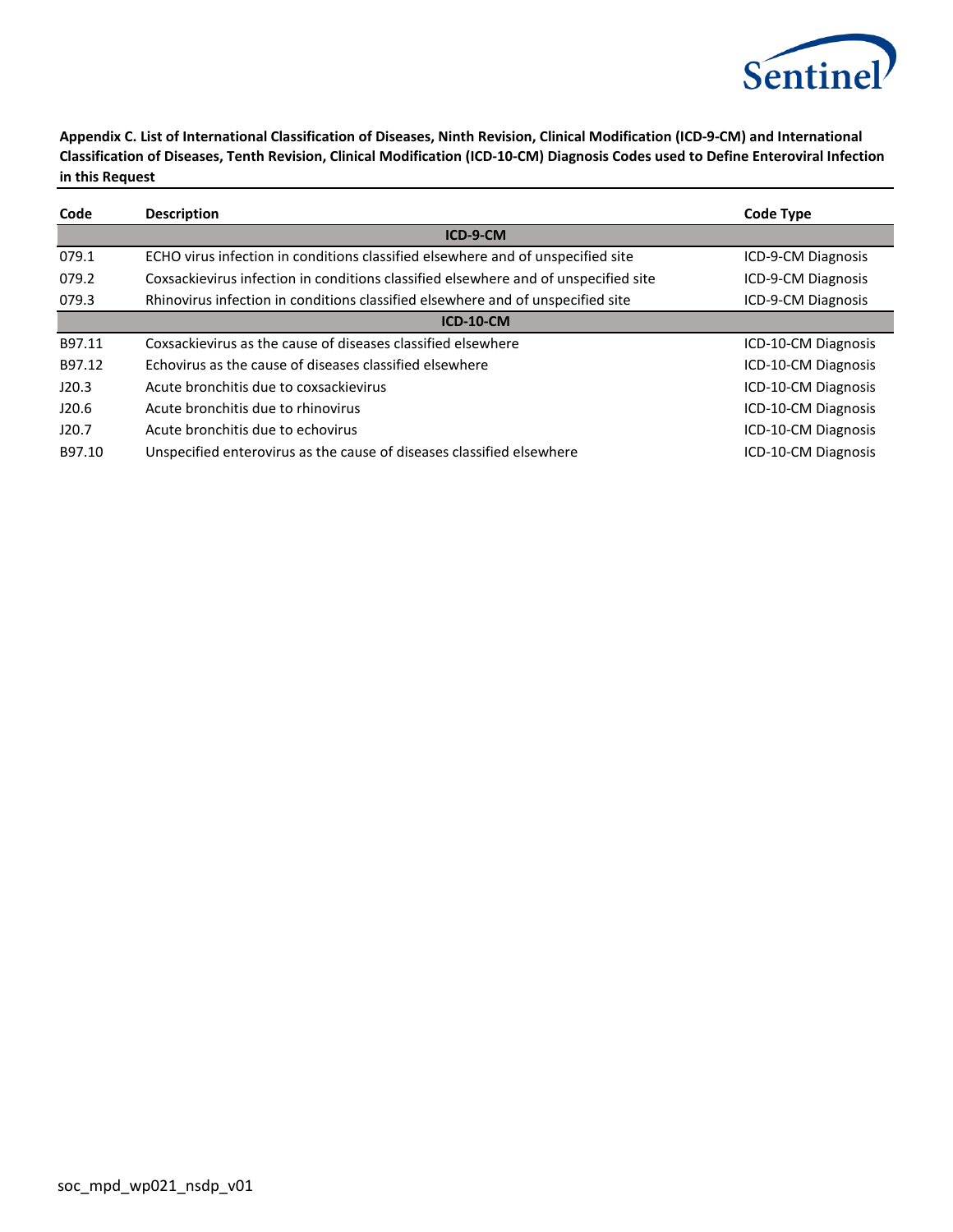

| Code   | <b>Description</b>                                                    | <b>Code Type</b>    |
|--------|-----------------------------------------------------------------------|---------------------|
|        | ICD-9-CM                                                              |                     |
| 286.9  | Other and unspecified coagulation defects                             | ICD-9-CM Diagnosis  |
| 287.5  | Unspecified thrombocytopenia                                          | ICD-9-CM Diagnosis  |
| 772    | Fetal and neonatal hemorrhage                                         | ICD-9-CM Diagnosis  |
| 772.0  | Fetal blood loss affecting newborn                                    | ICD-9-CM Diagnosis  |
| 772.1  | Intraventricular hemorrhage                                           | ICD-9-CM Diagnosis  |
| 772.10 | Intraventricular hemorrhage, unspecified grade                        | ICD-9-CM Diagnosis  |
| 772.11 | Intraventricular hemorrhage, Grade I                                  | ICD-9-CM Diagnosis  |
| 772.12 | Intraventricular hemorrhage, Grade II                                 | ICD-9-CM Diagnosis  |
| 772.13 | Intraventricular hemorrhage, Grade III                                | ICD-9-CM Diagnosis  |
| 772.14 | Intraventricular hemorrhage, Grade IV                                 | ICD-9-CM Diagnosis  |
| 772.2  | Fetal and neonatal subarachnoid hemorrhage of newborn                 | ICD-9-CM Diagnosis  |
| 772.4  | Fetal and neonatal gastrointestinal hemorrhage                        | ICD-9-CM Diagnosis  |
| 772.5  | Fetal and neonatal adrenal hemorrhage                                 | ICD-9-CM Diagnosis  |
| 772.6  | Fetal and neonatal cutaneous hemorrhage                               | ICD-9-CM Diagnosis  |
| 772.8  | Other specified hemorrhage of fetus or newborn                        | ICD-9-CM Diagnosis  |
| 772.9  | Unspecified hemorrhage of newborn                                     | ICD-9-CM Diagnosis  |
| 776    | Hematological disorders of newborn                                    | ICD-9-CM Diagnosis  |
| 776.0  | Hemorrhagic disease of newborn                                        | ICD-9-CM Diagnosis  |
| 776.1  | Transient neonatal thrombocytopenia                                   | ICD-9-CM Diagnosis  |
| 776.2  | Disseminated intravascular coagulation in newborn                     | ICD-9-CM Diagnosis  |
| 776.3  | Other transient neonatal disorders of coagulation                     | ICD-9-CM Diagnosis  |
| 776.4  | Polycythemia neonatorum                                               | ICD-9-CM Diagnosis  |
| 776.8  | Other specified transient hematological disorders of fetus or newborn | ICD-9-CM Diagnosis  |
| 776.9  | Unspecified hematological disorder specific to newborn                | ICD-9-CM Diagnosis  |
|        | <b>ICD-10-CM</b>                                                      |                     |
| D68.8  | Other specified coagulation defects                                   | ICD-10-CM Diagnosis |
| D68.9  | Coagulation defect, unspecified                                       | ICD-10-CM Diagnosis |
| D69.6  | Thrombocytopenia, unspecified                                         | ICD-10-CM Diagnosis |
| P51.0  | Massive umbilical hemorrhage of newborn                               | ICD-10-CM Diagnosis |
| P51.8  | Other umbilical hemorrhages of newborn                                | ICD-10-CM Diagnosis |
| P51.9  | Umbilical hemorrhage of newborn, unspecified                          | ICD-10-CM Diagnosis |
| P52.0  | Intraventricular (nontraumatic) hemorrhage, grade 1, of newborn       | ICD-10-CM Diagnosis |
| P52.1  | Intraventricular (nontraumatic) hemorrhage, grade 2, of newborn       | ICD-10-CM Diagnosis |
| P52.21 | Intraventricular (nontraumatic) hemorrhage, grade 3, of newborn       | ICD-10-CM Diagnosis |
| P52.22 | Intraventricular (nontraumatic) hemorrhage, grade 4, of newborn       | ICD-10-CM Diagnosis |
| P52.3  | Unspecified intraventricular (nontraumatic) hemorrhage of newborn     | ICD-10-CM Diagnosis |
| P52.5  | Subarachnoid (nontraumatic) hemorrhage of newborn                     | ICD-10-CM Diagnosis |
| P54.0  | Neonatal hematemesis                                                  | ICD-10-CM Diagnosis |
| P54.1  | Neonatal melena                                                       | ICD-10-CM Diagnosis |
| P54.2  | Neonatal rectal hemorrhage                                            | ICD-10-CM Diagnosis |
| P54.3  | Other neonatal gastrointestinal hemorrhage                            | ICD-10-CM Diagnosis |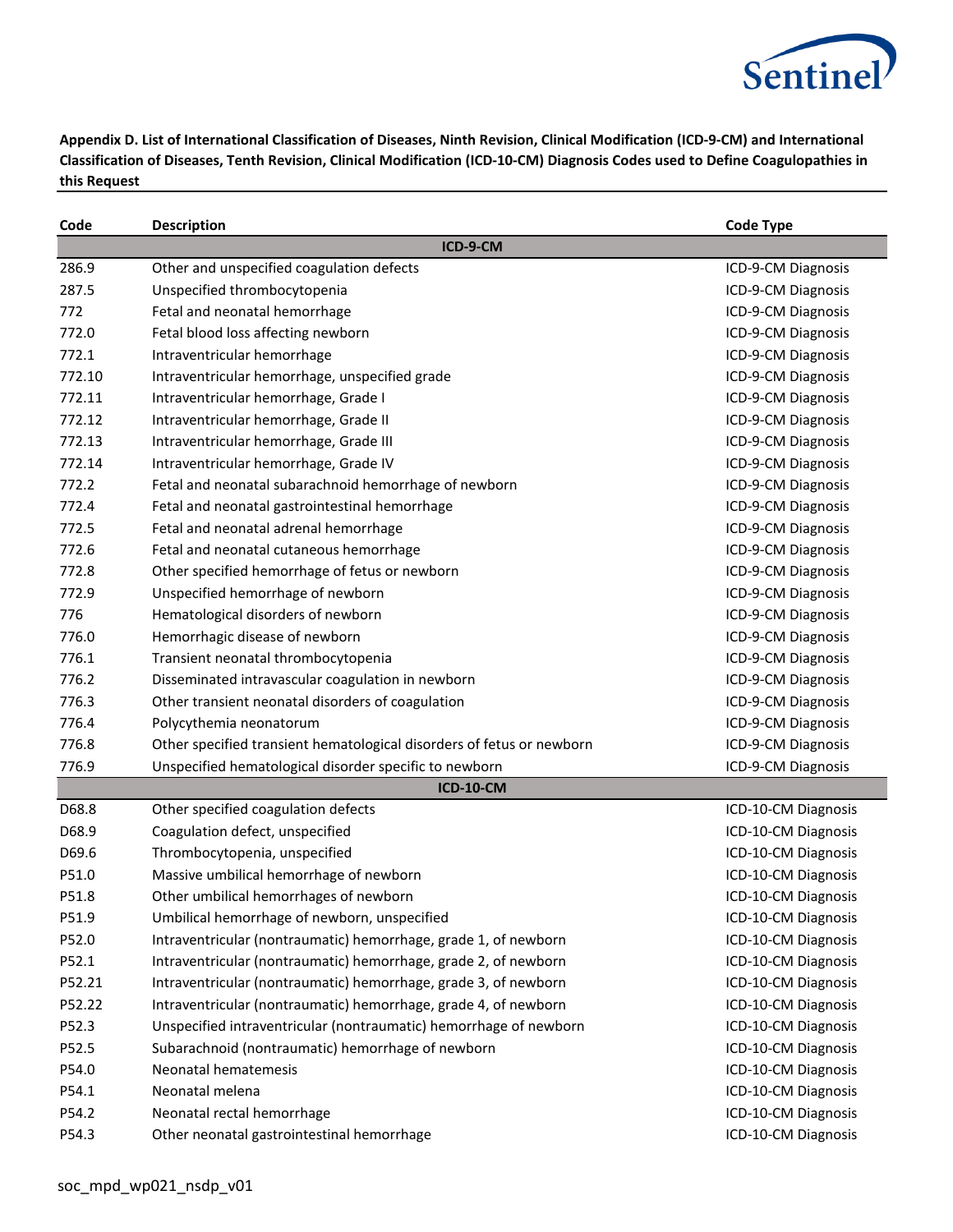

| Code       | <b>Description</b>                                 | Code Type           |
|------------|----------------------------------------------------|---------------------|
| P54.4      | Neonatal adrenal hemorrhage                        | ICD-10-CM Diagnosis |
| P54.5      | Neonatal cutaneous hemorrhage                      | ICD-10-CM Diagnosis |
| P54.6      | Neonatal vaginal hemorrhage                        | ICD-10-CM Diagnosis |
| P54.8      | Other specified neonatal hemorrhages               | ICD-10-CM Diagnosis |
| P54.9      | Neonatal hemorrhage, unspecified                   | ICD-10-CM Diagnosis |
| <b>P53</b> | Hemorrhagic disease of newborn                     | ICD-10-CM Diagnosis |
| P60        | Disseminated intravascular coagulation of newborn  | ICD-10-CM Diagnosis |
| P61.0      | Transient neonatal thrombocytopenia                | ICD-10-CM Diagnosis |
| P61.1      | Polycythemia neonatorum                            | ICD-10-CM Diagnosis |
| P61.3      | Congenital anemia from fetal blood loss            | ICD-10-CM Diagnosis |
| P61.4      | Other congenital anemias, not elsewhere classified | ICD-10-CM Diagnosis |
| P61.6      | Other transient neonatal disorders of coagulation  | ICD-10-CM Diagnosis |
| P61.8      | Other specified perinatal hematological disorders  | ICD-10-CM Diagnosis |
| P61.9      | Perinatal hematological disorder, unspecified      | ICD-10-CM Diagnosis |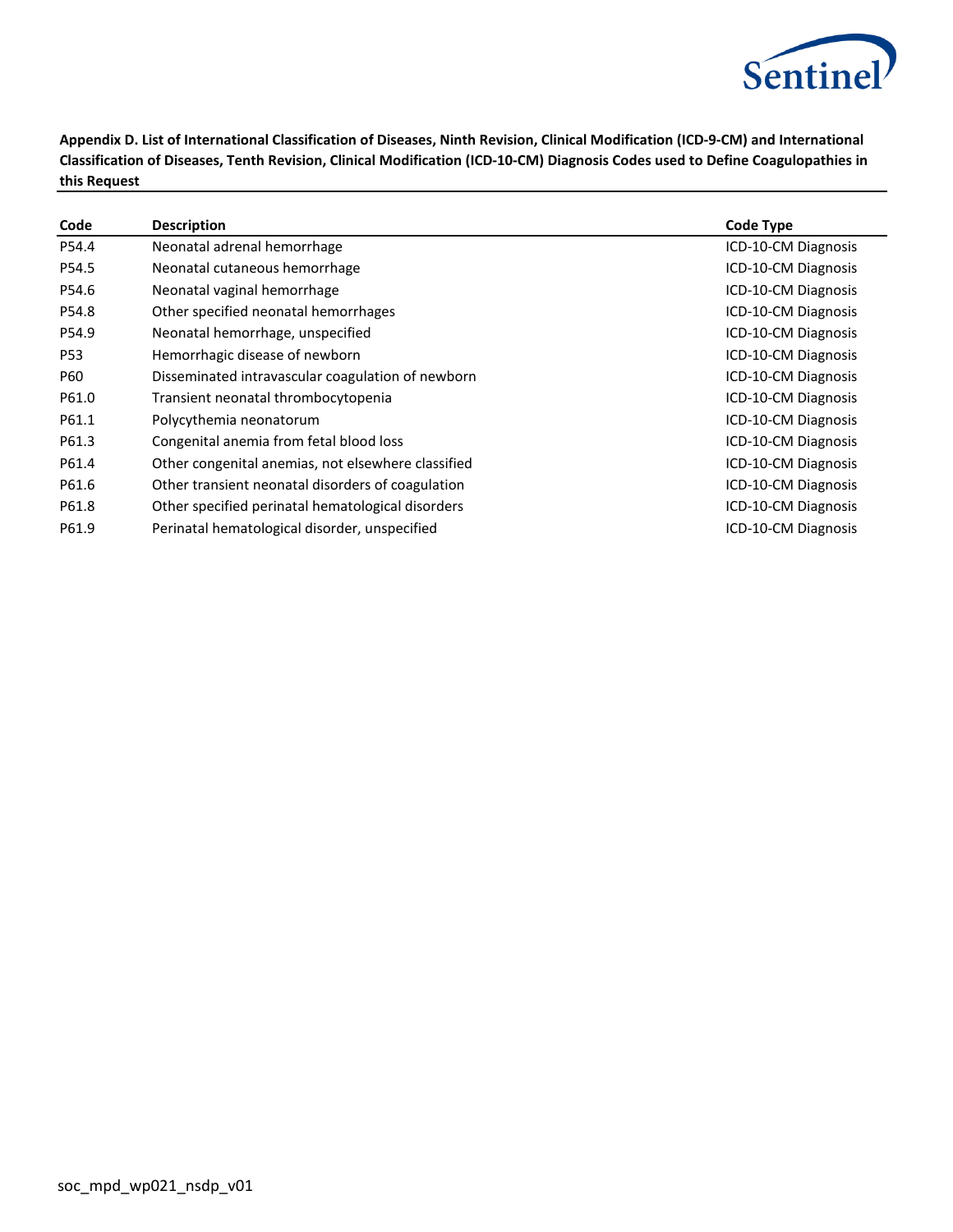

| Code     | <b>Description</b>                                                                  | Code Type           |  |
|----------|-------------------------------------------------------------------------------------|---------------------|--|
| ICD-9-CM |                                                                                     |                     |  |
| 790.4    | Nonspecific elevation of levels of transaminase or lactic acid dehydrogenase (LDH)  | ICD-9-CM Diagnosis  |  |
| 570      | Acute and subacute necrosis of liver                                                | ICD-9-CM Diagnosis  |  |
|          | $ICD-10-CM$                                                                         |                     |  |
| R74.0    | Nonspecific elevation of levels of transaminase and lactic acid dehydrogenase [LDH] | ICD-10-CM Diagnosis |  |
| K72.00   | Acute and subacute hepatic failure without coma                                     | ICD-10-CM Diagnosis |  |
| K72.01   | Acute and subacute hepatic failure with coma                                        | ICD-10-CM Diagnosis |  |
| K76.2    | Central hemorrhagic necrosis of liver                                               | ICD-10-CM Diagnosis |  |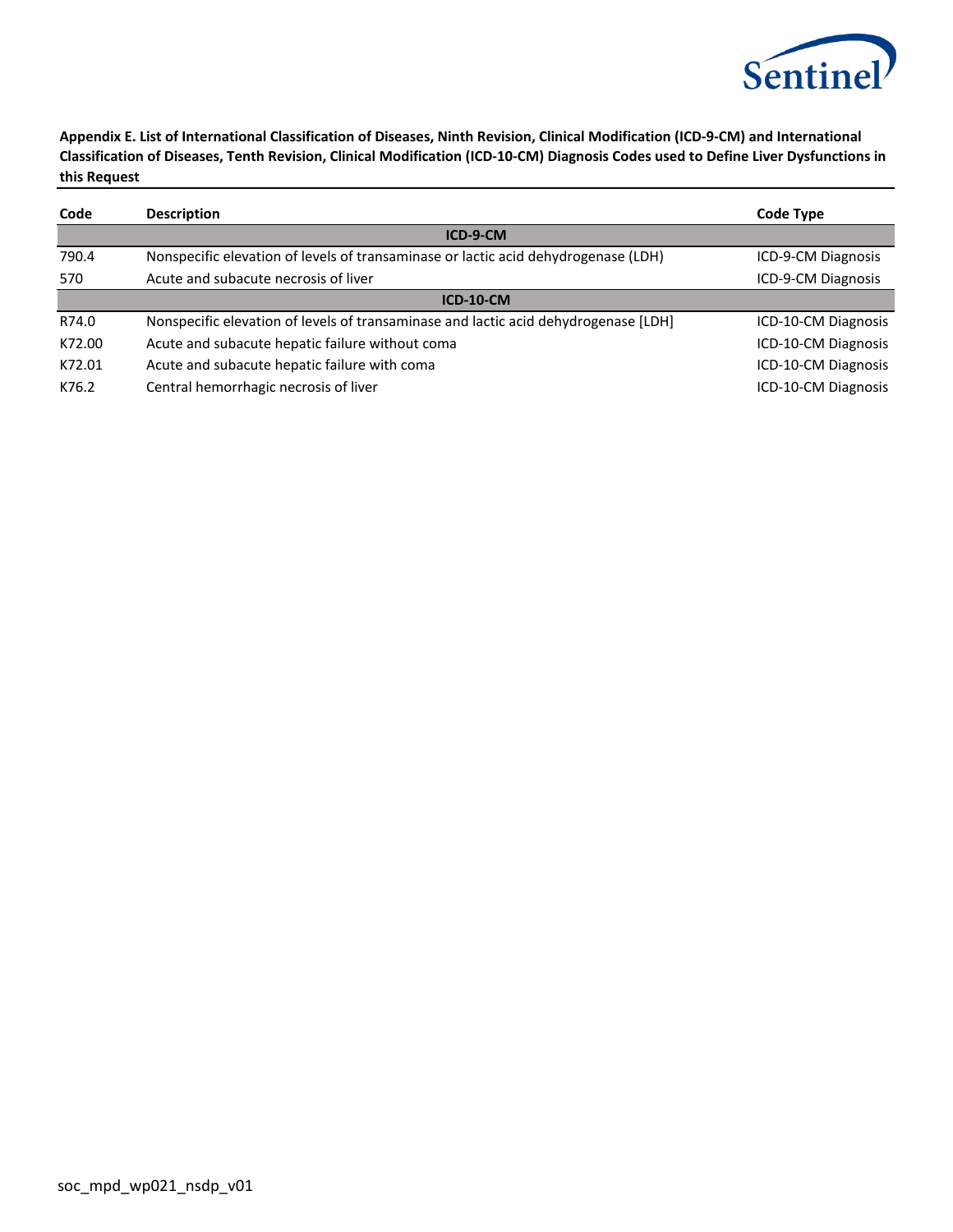

| Code    | <b>Description</b>                                                       | <b>Code Type</b>    |
|---------|--------------------------------------------------------------------------|---------------------|
|         | ICD-9-CM                                                                 |                     |
| 428.9   | Unspecified heart failure                                                | ICD-9-CM Diagnosis  |
| 422.0   | Acute myocarditis in diseases classified elsewhere                       | ICD-9-CM Diagnosis  |
| 427     | Cardiac dysrhythmias                                                     | ICD-9-CM Diagnosis  |
| 427.0   | Paroxysmal supraventricular tachycardia                                  | ICD-9-CM Diagnosis  |
| 427.1   | Paroxysmal ventricular tachycardia                                       | ICD-9-CM Diagnosis  |
| 427.2   | Unspecified paroxysmal tachycardia                                       | ICD-9-CM Diagnosis  |
| 427.3   | Atrial fibrillation and flutter                                          | ICD-9-CM Diagnosis  |
| 427.31  | <b>Atrial fibrillation</b>                                               | ICD-9-CM Diagnosis  |
| 427.32  | <b>Atrial flutter</b>                                                    | ICD-9-CM Diagnosis  |
| 427.4   | Ventricular fibrillation and flutter                                     | ICD-9-CM Diagnosis  |
| 427.41  | Ventricular fibrillation                                                 | ICD-9-CM Diagnosis  |
| 427.42  | Ventricular flutter                                                      | ICD-9-CM Diagnosis  |
| 427.5   | Cardiac arrest                                                           | ICD-9-CM Diagnosis  |
| 427.6   | Premature beats                                                          | ICD-9-CM Diagnosis  |
| 427.60  | Unspecified premature beats                                              | ICD-9-CM Diagnosis  |
| 427.61  | Supraventricular premature beats                                         | ICD-9-CM Diagnosis  |
| 427.69  | Other premature beats                                                    | ICD-9-CM Diagnosis  |
| 427.8   | Other specified cardiac dysrhythmias                                     | ICD-9-CM Diagnosis  |
| 427.81  | Sinoatrial node dysfunction                                              | ICD-9-CM Diagnosis  |
| 427.89  | Other specified cardiac dysrhythmias                                     | ICD-9-CM Diagnosis  |
| 427.9   | Unspecified cardiac dysrhythmia                                          | ICD-9-CM Diagnosis  |
|         | <b>ICD-10-CM</b>                                                         |                     |
| 150.810 | Right heart failure, unspecified                                         | ICD-10-CM Diagnosis |
| 150.811 | Acute right heart failure                                                | ICD-10-CM Diagnosis |
| 150.812 | Chronic right heart failure                                              | ICD-10-CM Diagnosis |
| 150.813 | Acute on chronic right heart failure                                     | ICD-10-CM Diagnosis |
| 150.82  | Biventricular heart failure                                              | ICD-10-CM Diagnosis |
| 150.83  | High output heart failure                                                | ICD-10-CM Diagnosis |
| 150.84  | End stage heart failure                                                  | ICD-10-CM Diagnosis |
| 150.89  | Other heart failure                                                      | ICD-10-CM Diagnosis |
| 150.9   | Heart failure, unspecified                                               | ICD-10-CM Diagnosis |
| P29.0   | Neonatal cardiac failure                                                 | ICD-10-CM Diagnosis |
| P29.2   | Neonatal hypertension                                                    | ICD-10-CM Diagnosis |
| P29.4   | Transient myocardial ischemia in newborn                                 | ICD-10-CM Diagnosis |
| P29.89  | Other cardiovascular disorders originating in the perinatal period       | ICD-10-CM Diagnosis |
| P29.9   | Cardiovascular disorder originating in the perinatal period, unspecified | ICD-10-CM Diagnosis |
| P96.0   | Congenital renal failure                                                 | ICD-10-CM Diagnosis |
| 146.2   | Cardiac arrest due to underlying cardiac condition                       | ICD-10-CM Diagnosis |
| 146.8   | Cardiac arrest due to other underlying condition                         | ICD-10-CM Diagnosis |
| 146.9   | Cardiac arrest, cause unspecified                                        | ICD-10-CM Diagnosis |
| 147.0   | Re-entry ventricular arrhythmia                                          | ICD-10-CM Diagnosis |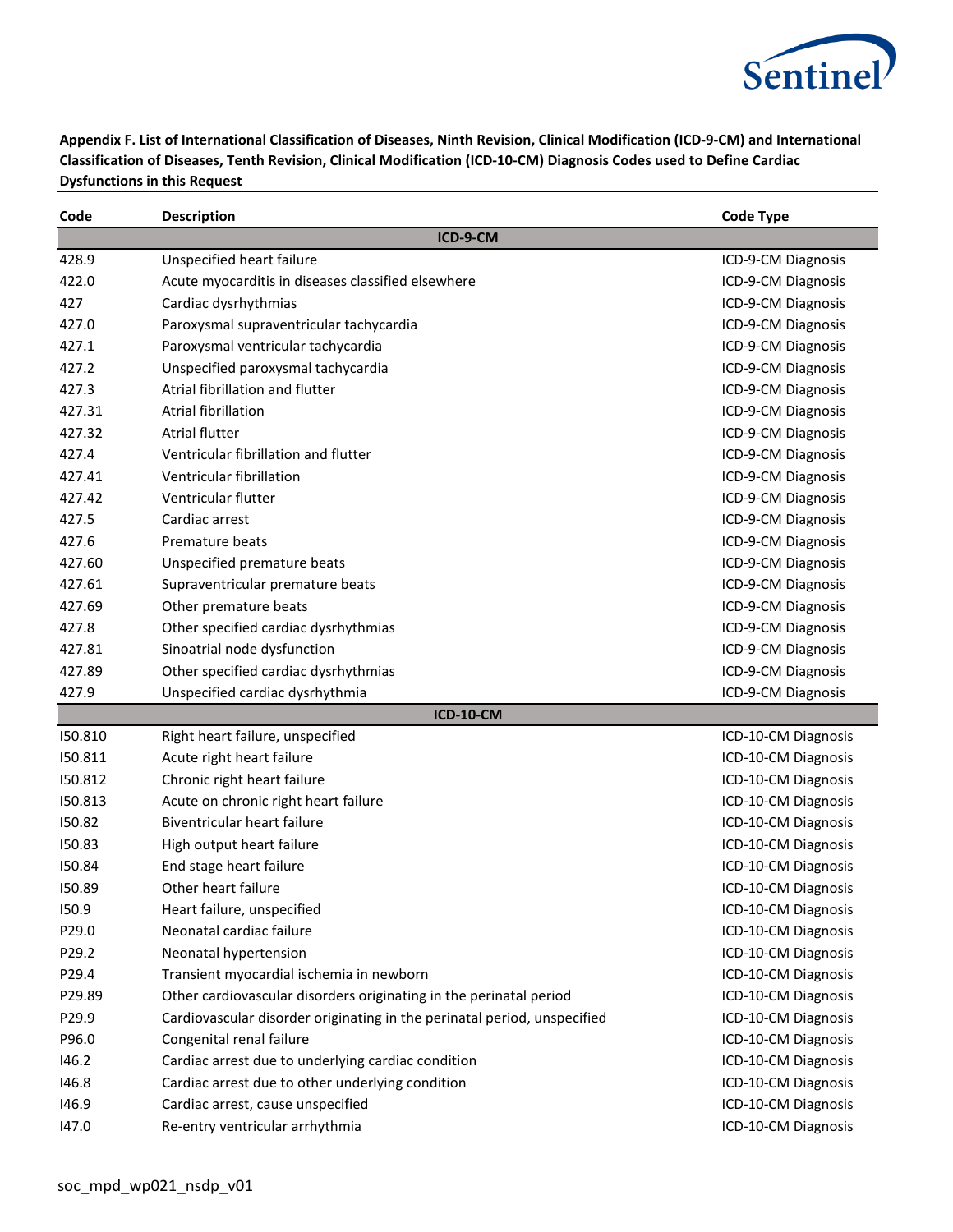

| Code   | <b>Description</b>                           | <b>Code Type</b>    |
|--------|----------------------------------------------|---------------------|
| 147.1  | Supraventricular tachycardia                 | ICD-10-CM Diagnosis |
| 147.2  | Ventricular tachycardia                      | ICD-10-CM Diagnosis |
| 147.9  | Paroxysmal tachycardia, unspecified          | ICD-10-CM Diagnosis |
| 148.0  | Paroxysmal atrial fibrillation               | ICD-10-CM Diagnosis |
| 148.1  | Persistent atrial fibrillation               | ICD-10-CM Diagnosis |
| 148.2  | Chronic atrial fibrillation                  | ICD-10-CM Diagnosis |
| 148.3  | <b>Typical atrial flutter</b>                | ICD-10-CM Diagnosis |
| 148.4  | Atypical atrial flutter                      | ICD-10-CM Diagnosis |
| 148.91 | Unspecified atrial fibrillation              | ICD-10-CM Diagnosis |
| 148.92 | Unspecified atrial flutter                   | ICD-10-CM Diagnosis |
| 149.01 | Ventricular fibrillation                     | ICD-10-CM Diagnosis |
| 149.02 | Ventricular flutter                          | ICD-10-CM Diagnosis |
| 149.1  | Atrial premature depolarization              | ICD-10-CM Diagnosis |
| 149.2  | Junctional premature depolarization          | ICD-10-CM Diagnosis |
| 149.3  | Ventricular premature depolarization         | ICD-10-CM Diagnosis |
| 149.40 | Unspecified premature depolarization         | ICD-10-CM Diagnosis |
| 149.49 | Other premature depolarization               | ICD-10-CM Diagnosis |
| 149.5  | Sick sinus syndrome                          | ICD-10-CM Diagnosis |
| 149.8  | Other specified cardiac arrhythmias          | ICD-10-CM Diagnosis |
| 149.9  | Cardiac arrhythmia, unspecified              | ICD-10-CM Diagnosis |
| R00.1  | Bradycardia, unspecified                     | ICD-10-CM Diagnosis |
| A18.84 | Tuberculosis of heart                        | ICD-10-CM Diagnosis |
| 141    | Myocarditis in diseases classified elsewhere | ICD-10-CM Diagnosis |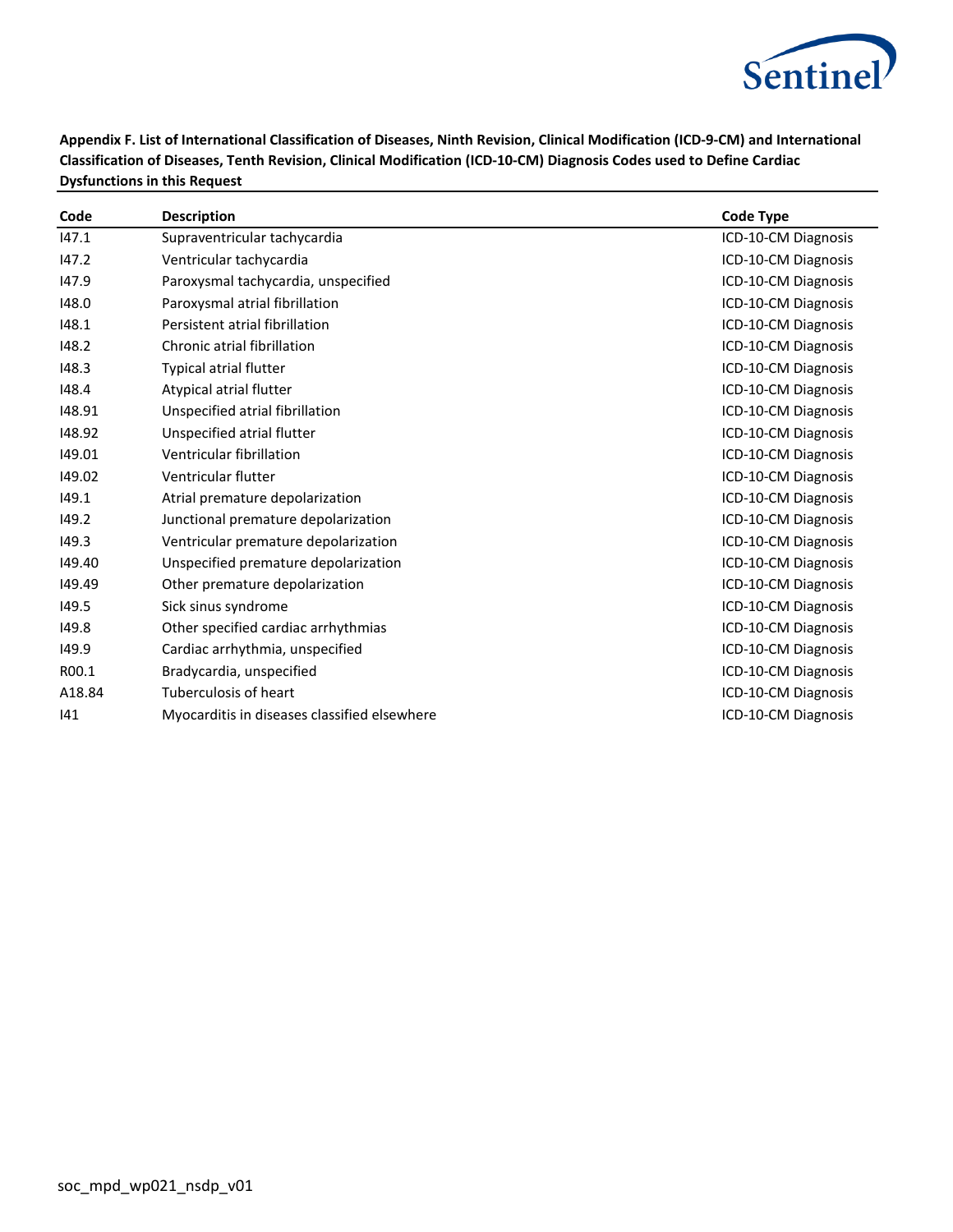

**Appendix G. List of International Classification of Diseases, Ninth Revision, Clinical Modification (ICD-9-CM), International Classification of Diseases, Tenth Revision, Procedure Coding System (ICD-10-PCS), Current Procedural Terminology, Fourth Edition (CPT-4), and Healthcare Common Procedure Coding System (HCPCS) Procedure Codes used to Define Intravenous Immune Globulin Exposure in this Request**

| Code  | <b>Description</b>                                                                                                    | <b>Code Type</b>       |
|-------|-----------------------------------------------------------------------------------------------------------------------|------------------------|
|       | <b>CPT-4</b>                                                                                                          |                        |
| 90281 | Immune globulin (Ig), human, for intramuscular use                                                                    | CPT-4 Procedure        |
| 90283 | Immune globulin (IgIV), human, for intravenous use                                                                    | CPT-4 Procedure        |
| 90284 | Immune globulin (SCIg), human, for use in subcutaneous infusions, 100 mg, each                                        | CPT-4 Procedure        |
| 90399 | Unlisted immune globulin                                                                                              | CPT-4 Procedure        |
|       | <b>HCPCS</b>                                                                                                          |                        |
| C9270 | Injection, immune globulin (Gammaplex), intravenous, non-lyophilized (e.g. liquid), 500 mg                            | <b>HCPCS Procedure</b> |
| J0850 | Injection, cytomegalovirus immune globulin intravenous (human), per vial                                              | <b>HCPCS Procedure</b> |
| J1459 | Injection, immune globulin (Privigen), intravenous, non-lyophilized (e.g. liquid), 500 mg                             | <b>HCPCS Procedure</b> |
| J1460 | Injection, gamma globulin, intramuscular, 1 cc                                                                        | <b>HCPCS Procedure</b> |
| J1470 | Injection, gamma globulin, intramuscular, 2 cc                                                                        | <b>HCPCS Procedure</b> |
| J1480 | Injection, gamma globulin, intramuscular, 3 cc                                                                        | <b>HCPCS Procedure</b> |
| J1490 | Injection, gamma globulin, intramuscular, 4 cc                                                                        | <b>HCPCS Procedure</b> |
| J1500 | Injection, gamma globulin, intramuscular, 5 cc                                                                        | <b>HCPCS Procedure</b> |
| J1510 | Injection, gamma globulin, intramuscular, 6 cc                                                                        | <b>HCPCS Procedure</b> |
| J1520 | Injection, gamma globulin, intramuscular, 7 cc                                                                        | <b>HCPCS Procedure</b> |
| J1530 | Injection, gamma globulin, intramuscular, 8 cc                                                                        | <b>HCPCS Procedure</b> |
| J1540 | Injection, gamma globulin, intramuscular, 9 cc                                                                        | <b>HCPCS Procedure</b> |
| J1550 | Injection, gamma globulin, intramuscular, 10 cc                                                                       | <b>HCPCS Procedure</b> |
| J1557 | Injection, immune globulin (Gammaplex), intravenous, non-lyophilized (e.g. liquid), 500 mg                            | <b>HCPCS Procedure</b> |
| J1559 | Injection, immune globulin (Hizentra), 100 mg                                                                         | <b>HCPCS Procedure</b> |
| J1560 | Injection, gamma globulin, intramuscular, over 10 cc                                                                  | <b>HCPCS Procedure</b> |
| J1561 | Injection, immune globulin (Gamunex/Gamunex-C/Gammaked), non-lyophilized (e.g. liquid),<br>500 mg                     | <b>HCPCS Procedure</b> |
| J1562 | Injection, immune globulin (Vivaglobin), 100 mg. [Code effective date: 20080101]                                      | <b>HCPCS Procedure</b> |
| J1563 | Injection, immune globulin, intravenous, 1g                                                                           | <b>HCPCS Procedure</b> |
| J1564 | Injection, immune globulin, 10 mg                                                                                     | <b>HCPCS Procedure</b> |
| J1566 | Injection, immune globulin, intravenous, lyophilized (e.g. powder), 500 mg                                            | <b>HCPCS Procedure</b> |
| J1567 | Injection, immune globulin, intravenous, non-lyophilized (e.g. liquid), 500 mg                                        | <b>HCPCS Procedure</b> |
| J1568 | Injection, immune globulin (Octagam), intravenous, non-lyophilized (e.g. liquid), 500 mg                              | <b>HCPCS Procedure</b> |
| J1569 | Injection, immune globulin (Gammagard Liquid), intravenous, non-lyophilized, (e.g. liquid), 500 HCPCS Procedure<br>mg |                        |
| J1572 | Injection, immune globulin (Flebogamma), intravenous, non-lyophilized (e.g. liquid), 500 mg                           | <b>HCPCS Procedure</b> |
| J1573 | Injection, hepatitis B immune globulin (Hepagam B), intravenous, 0.5 ml                                               | <b>HCPCS Procedure</b> |
| J1599 | Injection, immune globulin, intravenous, non-lyophilized (e.g. liquid), not otherwise specified,<br>500 mg            | <b>HCPCS Procedure</b> |
| J2788 | Injection, Rho D immune globulin, human, minidose, 50 mcg (250 i.u.)                                                  | <b>HCPCS Procedure</b> |
| J2790 | Injection, Rho D immune globulin, human, full dose, 300 mcg (1500 i.u.)                                               | <b>HCPCS Procedure</b> |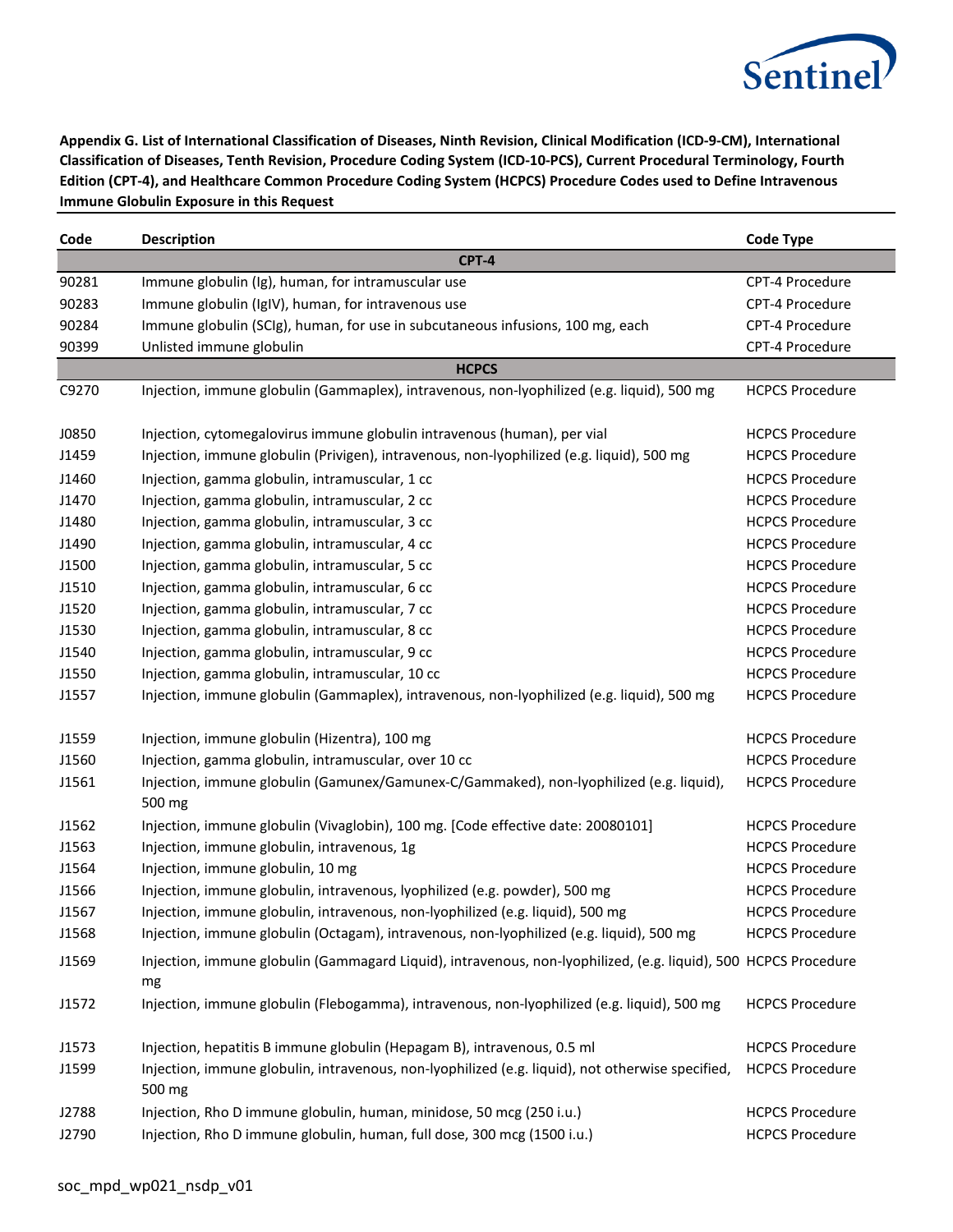

**Appendix G. List of International Classification of Diseases, Ninth Revision, Clinical Modification (ICD-9-CM), International Classification of Diseases, Tenth Revision, Procedure Coding System (ICD-10-PCS), Current Procedural Terminology, Fourth Edition (CPT-4), and Healthcare Common Procedure Coding System (HCPCS) Procedure Codes used to Define Intravenous Immune Globulin Exposure in this Request**

| Code    | <b>Description</b>                                                                                                                      | <b>Code Type</b>       |
|---------|-----------------------------------------------------------------------------------------------------------------------------------------|------------------------|
| J2792   | Injection, Rho D immune globulin, intravenous, human, solvent detergent, 100 IU                                                         | <b>HCPCS Procedure</b> |
| P9014   | Globulin, gamma, 1 mL                                                                                                                   | <b>HCPCS Procedure</b> |
| Q4087   | Injection, immune globulin (Octagam), intravenous, non-lyophilized (e.g. liquid), 500 mg                                                | <b>HCPCS Procedure</b> |
| Q4088   | Injection, immune globulin (Gammagard Liquid), intravenous, non-lyophilized, (e.g. liquid), 500 HCPCS Procedure<br>mg                   |                        |
| Q4089   | Injection, Rho(D) immune globulin (human), (Rhophylac), intramuscular or intravenous, 100 IU HCPCS Procedure                            |                        |
| Q4090   | Injection, hepatitis B immune globulin (HepaGam B), intramuscular, 0.5 ml                                                               | <b>HCPCS Procedure</b> |
| Q4091   | Injection, immune globulin (Flebogamma), intravenous, non-lyophilized, (e.g. liquid), 500 mg                                            | <b>HCPCS Procedure</b> |
| Q4092   | Injection, immune globulin (Gamunex), intravenous, non-lyophilized (e.g. liquid), 500 mg                                                | <b>HCPCS Procedure</b> |
| Q4097   | Injection, immune globulin (Privigen), intravenous, non-lyophilized (e.g. liquid), 500 mg                                               | <b>HCPCS Procedure</b> |
| Q9941   | Injection, immune globulin, intravenous, lyophilized, 1g                                                                                | <b>HCPCS Procedure</b> |
| Q9942   | Injection, immune globulin, intravenous, lyophilized, 10 mg                                                                             | <b>HCPCS Procedure</b> |
| Q9943   | Injection, immune globulin, intravenous, non-lyophilized, 1g                                                                            | <b>HCPCS Procedure</b> |
| Q9944   | Injection, immune globulin, intravenous, non-lyophilized, 10 mg                                                                         | <b>HCPCS Procedure</b> |
| S9545   | Administration of immune globulin, intravenously, in the home setting, including all nursing<br>care, equipment, and supplies; per diem | <b>HCPCS Procedure</b> |
|         | ICD-9-CM                                                                                                                                |                        |
| 99.14   | Injection or infusion of immunoglobulin                                                                                                 | ICD-9-CM Procedure     |
|         | ICD-10-PCS                                                                                                                              |                        |
| 30230S1 | Transfusion of Nonautologous Globulin into Peripheral Vein, Open Approach                                                               | ICD-10-PCS Procedure   |
| 30233S1 | Transfusion of Nonautologous Globulin into Peripheral Vein, Percutaneous Approach                                                       | ICD-10-PCS Procedure   |
| 30240S1 | Transfusion of Nonautologous Globulin into Central Vein, Open Approach                                                                  | ICD-10-PCS Procedure   |
| 30243S1 | Transfusion of Nonautologous Globulin into Central Vein, Percutaneous Approach                                                          | ICD-10-PCS Procedure   |
| 30250S1 | Transfusion of Nonautologous Globulin into Peripheral Artery, Open Approach                                                             | ICD-10-PCS Procedure   |
| 30253S1 | Transfusion of Nonautologous Globulin into Peripheral Artery, Percutaneous Approach                                                     | ICD-10-PCS Procedure   |

30260S1 Transfusion of Nonautologous Globulin into Central Artery, Open Approach ICD-10-PCS Procedure 30263S1 Transfusion of Nonautologous Globulin into Central Artery, Percutaneous Approach ICD-10-PCS Procedure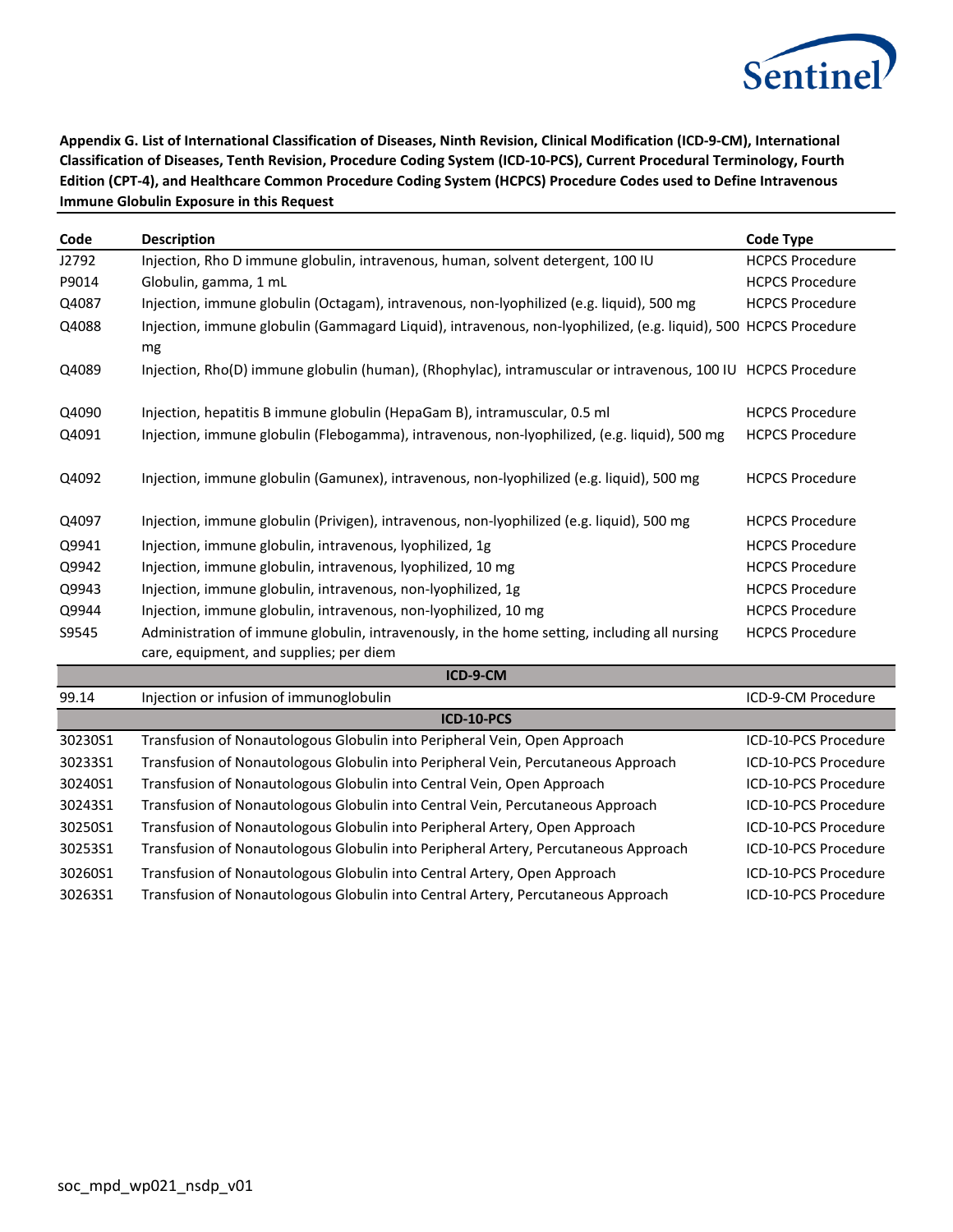

# **Appendix H. List of Generic Drug Names used to Define Intravenous Immune Globulin Exposure in this Request**

| <b>Generic Name</b>                                           | Code Type                     |
|---------------------------------------------------------------|-------------------------------|
| <b>Intravenous Immune Globulin</b>                            |                               |
| IMMUNE GLOBULIN, GAMM(IGG)/GLYCINE/GLUCOSE/IGA 0 TO 50 MCG/ML | Inpatient Prescription        |
| IMMUNE GLOBULIN, GAMM(IGG)/GLYCINE/IGA GREATER THAN 50 MCG/ML | Inpatient Prescription        |
| IMMUNE GLOBULIN, GAMM(IGG)/MALTOSE/IGA GREATER THAN 50 MCG/ML | Inpatient Prescription        |
| IMMUNE GLOBULIN, GAMM(IGG)/SUCROSE/IGA GREATER THAN 50 MCG/ML | Inpatient Prescription        |
| IMMUNE GLOBULIN, GAMMA (IGG)/GLYCINE/IGA 0 TO 50 MCG/ML       | Inpatient Prescription        |
| IMMUNE GLOBULIN, GAMMA (IGG)/PROLINE/IGA 0 TO 50 MCG/ML       | Inpatient Prescription        |
| IMMUNE GLOBULIN, GAMMA (IGG)/SORBITOL/IGA 0 TO 50 MCG/ML      | Inpatient Prescription        |
| IMMUNE GLOBULIN, GAMMA CAPRYLATE (IGG)                        | Inpatient Prescription        |
| IMMUNE GLOBULIN, GAMMA(IGG)                                   | Inpatient Prescription        |
| IMMUNE GLOBULIN, GAMMA(IGG)/GLYCINE                           | Inpatient Prescription        |
| IMMUNE GLOBULIN, GAMMA(IGG)/GLYCINE/IGA AVERAGE 46 MCG/ML     | <b>Inpatient Prescription</b> |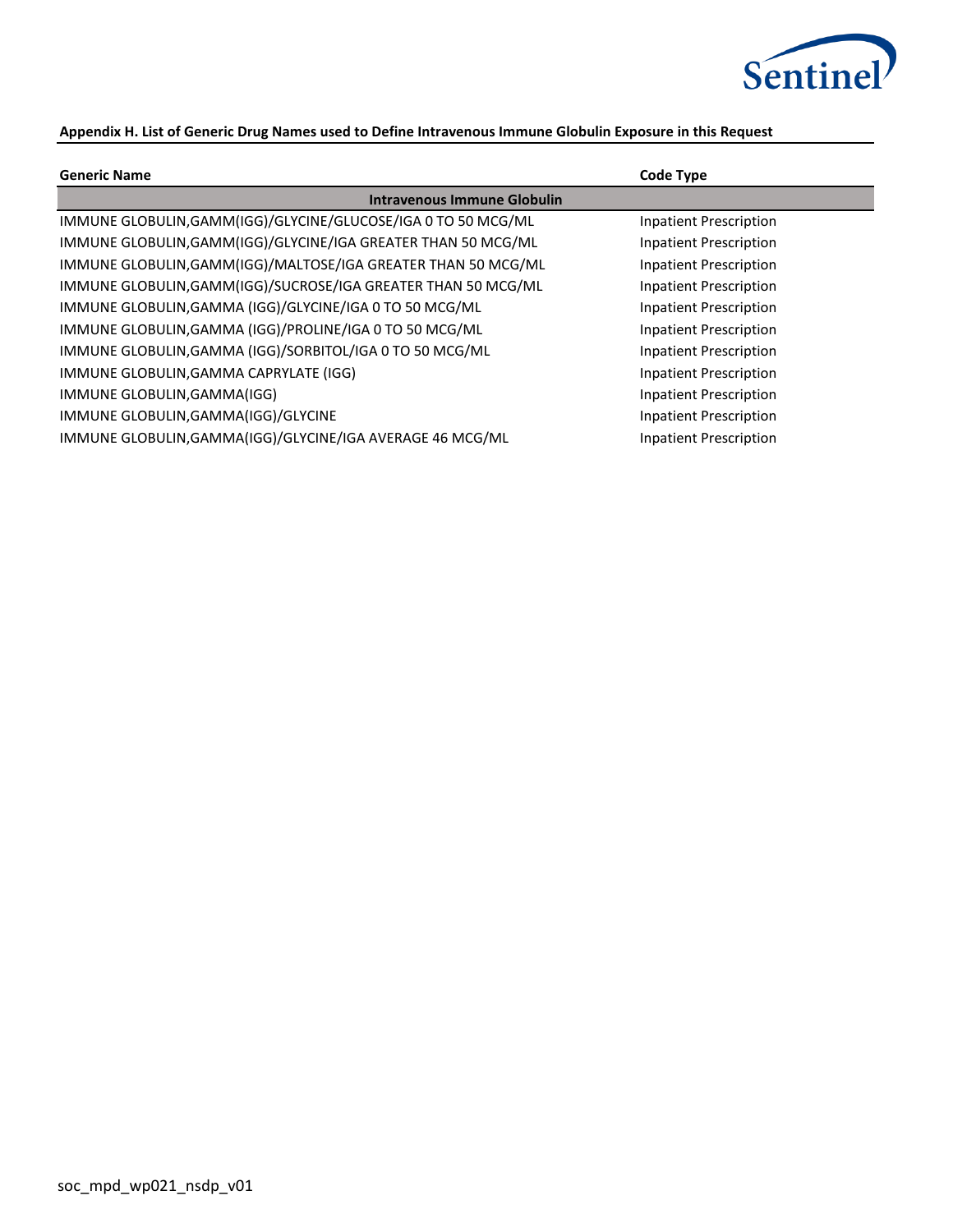

| <b>Drug Type</b> | <b>Generic Name</b>                            | <b>Code Type</b>              |
|------------------|------------------------------------------------|-------------------------------|
|                  | <b>Antibiotics</b>                             |                               |
| Antibiotic       | <b>AMIKACIN SULFATE</b>                        | Inpatient Prescription        |
| Antibiotic       | AMIKACIN SULFATE/PF                            | <b>Inpatient Prescription</b> |
| Antibiotic       | AMPICILLIN SODIUM                              | <b>Inpatient Prescription</b> |
| Antibiotic       | AMPICILLIN SODIUM/SULBACTAM SODIUM             | <b>Inpatient Prescription</b> |
| Antibiotic       | AZITHROMYCIN                                   | <b>Inpatient Prescription</b> |
| Antibiotic       | AZITHROMYCIN HYDROGEN CITRATE                  | <b>Inpatient Prescription</b> |
| Antibiotic       | AZTREONAM/DEXTROSE-WATER                       | <b>Inpatient Prescription</b> |
| Antibiotic       | CEFAMANDOLE NAFATE/DEXTROSE 5 % IN WATER       | <b>Inpatient Prescription</b> |
| Antibiotic       | CEFAZOLIN SODIUM                               | <b>Inpatient Prescription</b> |
| Antibiotic       | CEFAZOLIN SODIUM IN 0.9 % SODIUM CHLORIDE      | <b>Inpatient Prescription</b> |
| Antibiotic       | CEFAZOLIN SODIUM/DEXTROSE 5 % IN WATER         | <b>Inpatient Prescription</b> |
| Antibiotic       | CEFAZOLIN SODIUM/DEXTROSE, ISO-OSMOTIC         | <b>Inpatient Prescription</b> |
| Antibiotic       | CEFAZOLIN SODIUM/WATER FOR INJECTION, STERILE  | <b>Inpatient Prescription</b> |
| Antibiotic       | <b>CEFEPIME HCL</b>                            | <b>Inpatient Prescription</b> |
| Antibiotic       | CEFEPIME HCL IN DEXTROSE 5 % IN WATER          | <b>Inpatient Prescription</b> |
| Antibiotic       | CEFEPIME HCL IN ISO-OSMOTIC DEXTROSE           | <b>Inpatient Prescription</b> |
| Antibiotic       | CEFOPERAZONE SODIUM                            | <b>Inpatient Prescription</b> |
| Antibiotic       | <b>CEFOTAXIME SODIUM</b>                       | <b>Inpatient Prescription</b> |
| Antibiotic       | CEFOTAXIME SODIUM/DEXTROSE, ISO-OSMOTIC        | <b>Inpatient Prescription</b> |
| Antibiotic       | <b>CEFOTETAN DISODIUM</b>                      | <b>Inpatient Prescription</b> |
| Antibiotic       | CEFOTETAN DISODIUM IN ISO-OSMOTIC DEXTROSE     | <b>Inpatient Prescription</b> |
| Antibiotic       | <b>CEFOTETAN IN DEXTROSE</b>                   | <b>Inpatient Prescription</b> |
| Antibiotic       | <b>CEFOXITIN SODIUM</b>                        | <b>Inpatient Prescription</b> |
| Antibiotic       | CEFOXITIN SODIUM/DEXTROSE 5 % IN WATER         | <b>Inpatient Prescription</b> |
| Antibiotic       | CEFOXITIN SODIUM/DEXTROSE, ISO-OSMOTIC         | <b>Inpatient Prescription</b> |
| Antibiotic       | <b>CEFTAROLINE FOSAMIL ACETATE</b>             | <b>Inpatient Prescription</b> |
| Antibiotic       | CEFTAZIDIME                                    | <b>Inpatient Prescription</b> |
| Antibiotic       | CEFTAZIDIME IN DEXTROSE 5% AND WATER           | <b>Inpatient Prescription</b> |
| Antibiotic       | CEFTAZIDIME IN DEXTROSE, ISO-OSMOTIC           | <b>Inpatient Prescription</b> |
| Antibiotic       | CEFTAZIDIME SODIUM IN ISO-OSMOTIC DEXTROSE     | <b>Inpatient Prescription</b> |
| Antibiotic       | CEFTAZIDIME/ARGININE                           | <b>Inpatient Prescription</b> |
| Antibiotic       | CEFTAZIDIME/AVIBACTAM SODIUM                   | <b>Inpatient Prescription</b> |
| Antibiotic       | CEFTIZOXIME SODIUM                             | <b>Inpatient Prescription</b> |
| Antibiotic       | CEFTIZOXIME SODIUM/DEXTROSE, ISO-OSMOTIC       | <b>Inpatient Prescription</b> |
| Antibiotic       | CEFTOLOZANE SULFATE/TAZOBACTAM SODIUM          | <b>Inpatient Prescription</b> |
| Antibiotic       | <b>CEFTRIAXONE SODIUM</b>                      | <b>Inpatient Prescription</b> |
| Antibiotic       | CEFTRIAXONE SODIUM IN ISO-OSMOTIC DEXTROSE     | <b>Inpatient Prescription</b> |
| Antibiotic       | CEFUROXIME SODIUM                              | <b>Inpatient Prescription</b> |
| Antibiotic       | CEFUROXIME SODIUM/DEXTROSE, ISO-OSMOTIC        | <b>Inpatient Prescription</b> |
| Antibiotic       | CEFUROXIME SODIUM/WATER FOR INJECTION, STERILE | <b>Inpatient Prescription</b> |
| Antibiotic       | CEPHALOTHIN SODIUM/DEXTROSE 5 % IN WATER       | <b>Inpatient Prescription</b> |
| Antibiotic       | <b>DORIPENEM</b>                               | <b>Inpatient Prescription</b> |
| Antibiotic       | ERTAPENEM SODIUM                               | <b>Inpatient Prescription</b> |

# **Appendix I. List of Generic Drug Names used to Define Exclusion Criteria in this Request**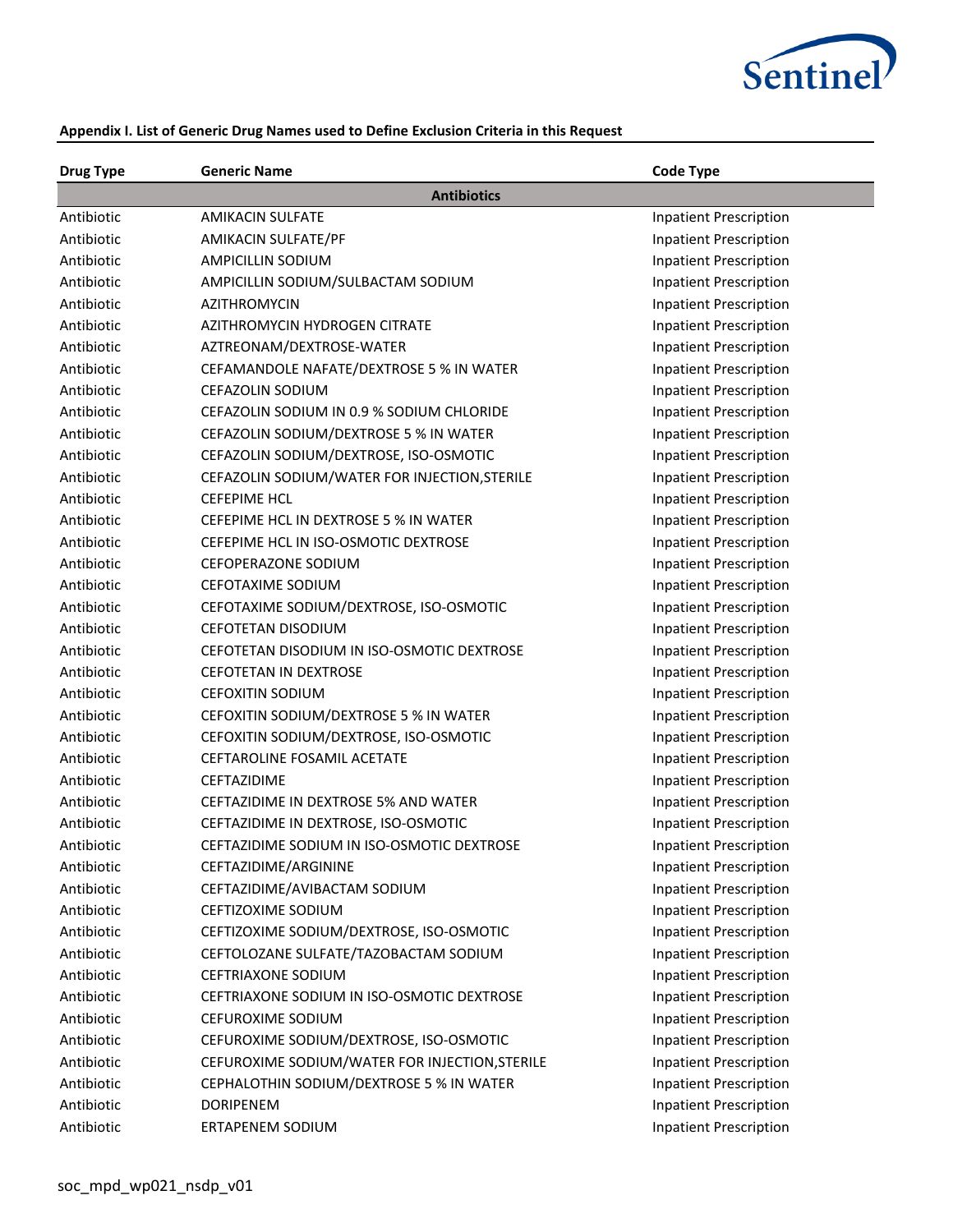

# **Appendix I. List of Generic Drug Names used to Define Exclusion Criteria in this Request**

| <b>Drug Type</b> | <b>Generic Name</b>                                  | <b>Code Type</b>              |
|------------------|------------------------------------------------------|-------------------------------|
| Antibiotic       | <b>ERYTHROMYCIN LACTOBIONATE</b>                     | <b>Inpatient Prescription</b> |
| Antibiotic       | GENTAMICIN SULFATE IN SODIUM CHLORIDE, ISO-OSMOTIC   | <b>Inpatient Prescription</b> |
| Antibiotic       | <b>GENTAMICIN SULFATE/PF</b>                         | <b>Inpatient Prescription</b> |
| Antibiotic       | GENTAMICIN SULFATE/SODIUM CHLORIDE                   | <b>Inpatient Prescription</b> |
| Antibiotic       | IMIPENEM/CILASTATIN SODIUM                           | Inpatient Prescription        |
| Antibiotic       | <b>ITRACONAZOLE</b>                                  | <b>Inpatient Prescription</b> |
| Antibiotic       | <b>MEROPENEM</b>                                     | <b>Inpatient Prescription</b> |
| Antibiotic       | MEROPENEM IN 0.9 % SODIUM CHLORIDE                   | <b>Inpatient Prescription</b> |
| Antibiotic       | PENICILLIN G POTASSIUM IN 0.9 % SODIUM CHLORIDE      | <b>Inpatient Prescription</b> |
| Antibiotic       | PENICILLIN G POTASSIUM/DEXTROSE-WATER                | <b>Inpatient Prescription</b> |
| Antibiotic       | PIPERACILLIN AND TAZOBACTAM IN DEXTROSE, ISO-OSMOTIC | <b>Inpatient Prescription</b> |
| Antibiotic       | PIPERACILLIN SODIUM                                  | <b>Inpatient Prescription</b> |
| Antibiotic       | PIPERACILLIN SODIUM/TAZOBACTAM SODIUM                | <b>Inpatient Prescription</b> |
| Antibiotic       | <b>TOBRAMYCIN SULFATE</b>                            | <b>Inpatient Prescription</b> |
| Antibiotic       | TOBRAMYCIN SULFATE/SODIUM CHLORIDE                   | <b>Inpatient Prescription</b> |
| Antibiotic       | <b>VANCOMYCIN HCL</b>                                | <b>Inpatient Prescription</b> |
| Antibiotic       | VANCOMYCIN HCL/DEXTROSE 5 % IN WATER                 | <b>Inpatient Prescription</b> |
| Antibiotic       | VANCOMYCIN IN 0.9 % SODIUM CHLORIDE                  | <b>Inpatient Prescription</b> |
|                  | <b>Antivirals</b>                                    |                               |
| Antiviral        | <b>ACYCLOVIR SODIUM</b>                              | <b>Inpatient Prescription</b> |
| Antiviral        | ACYCLOVIR SODIUM/DEXTROSE 5 % IN WATER               | <b>Inpatient Prescription</b> |
|                  | <b>Antifungals</b>                                   |                               |
| Antifungal       | AMPHOTERICIN B CHOLESTERYL SULFATE                   | <b>Inpatient Prescription</b> |
| Antifungal       | AMPHOTERICIN B LIPID COMPLEX                         | <b>Inpatient Prescription</b> |
| Antifungal       | AMPHOTERICIN B LIPOSOME                              | <b>Inpatient Prescription</b> |
| Antifungal       | <b>CASPOFUNGIN ACETATE</b>                           | <b>Inpatient Prescription</b> |
| Antifungal       | FLUCONAZOLE IN DEXTROSE, ISO-OSMOTIC                 | <b>Inpatient Prescription</b> |
| Antifungal       | FLUCONAZOLE IN SODIUM CHLORIDE, ISO-OSMOTIC          | <b>Inpatient Prescription</b> |
| Antifungal       | <b>MICAFUNGIN SODIUM</b>                             | <b>Inpatient Prescription</b> |
| Antifungal       | VORICONAZOLE                                         | <b>Inpatient Prescription</b> |